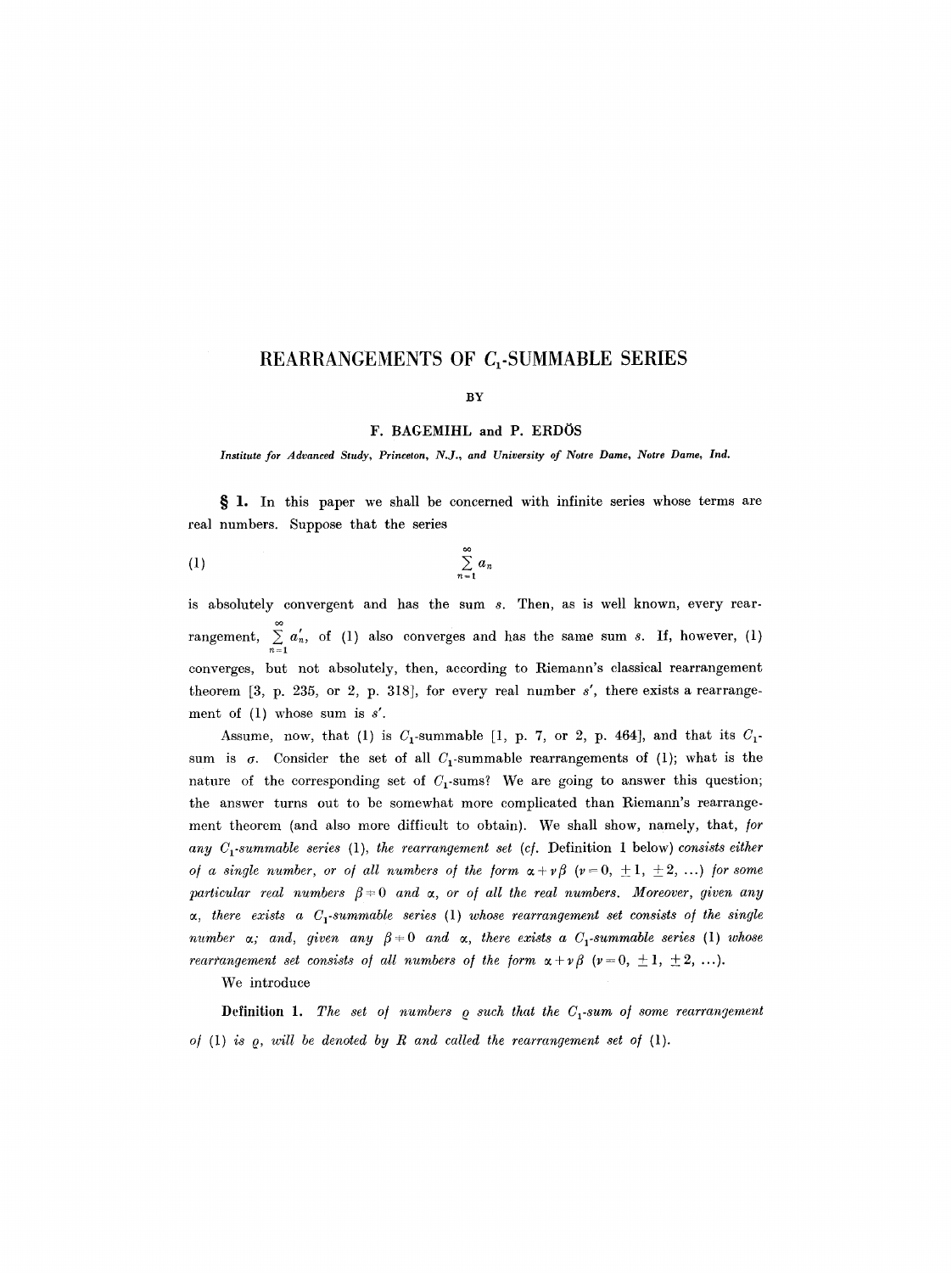In case (1) converges, the answer to our question is immediate, because the  $C_1$ -sum of a series whose sum is s, is s [1, p. 100, or 2, p. 461]. Hence, if (1) converges absolutely, every rearrangement of (1) has the  $C_1$ -sum s; if (1) converges conditionally, then, for every real number  $\sigma'$ , there exists a rearrangement of (1) whose  $C_1$ -sum is  $\sigma'$ . Since this case is settled, we shall assume, from now on, that (1) is not only  $C_1$ -summable, but is also divergent.

If lim  $a_n = 0$ , then the answer is again immediate: an examination of Riemann's  $n\!\to\!\infty$ proof of his rearrangement theorem shows that, for every real number  $\sigma'$ , there exists a rearrangement of (1) which actually converges to  $\sigma'$ , and hence has the  $C_1$ sum *o'*. An example of this case is the series  $1-\frac{1}{2}-\frac{1}{2}+\frac{1}{3}+\frac{1}{3}+\frac{1}{3}-\frac{1}{4}-\frac{1}{4}-\frac{1}{4}+\cdots$ , where the  $nth$  group of consecutive terms with the same sign contains  $n$  terms, each of which is equal to  $(-1)^{n-1}/n$ ; this series obviously diverges, and is easily seen to have the  $C_1$ -sum  $\frac{1}{2}$ .

 $\sum_{n=1}^{\infty}$  2. Instead of assuming, as in the preceding case, that  $\lim_{n\to\infty} a_n = 0$ , let us suppose merely that  ${a_n}$  has a subsequence  ${a_n}_k$  such that  $\lim_{k\to\infty} a_{n_k}=0$  and  $\sum_{k=0}^{\infty} |a_{n_k}|$ diverges. We shall show that, given an arbitrary real number  $\sigma'$ , there exists a rearrangement,  $\sum_{n=1}^{\infty} a'_n$ , of (1), whose  $C_1$ -sum is  $\sigma'$ .  $n=1$ 

We shall employ the notation  $s_n = a_1 + a_2 + \cdots + a_n$ ,  $\sigma_n = (s_1 + s_2 + \cdots + s_n)/n$  $(n = 1, 2, 3, ...)$ , and define  $s'_n$ ,  $\sigma'_n$  analogously for  $\sum_{n=1}^{\infty} a'_n$ . Our problem, then, is to show that there exists a rearrangement,  $\sum_{n=1}^{\infty} a_n$ , of (1), such that  $\lim_{n\to\infty} \sigma_n=\sigma'$ .

Since (1) is divergent and  $C_1$ -summable, the subseries of positive terms of (1) diverges, and the subseries of negative terms of (1) diverges. Furthermore, because of our suppositions in the last paragraph but one, there is a divergent subseries of  $\sum_{k=0} a_{n_k}$  consisting exclusively either of non-negative or non-positive terms, and there is no loss of generality in assuming that the former is the case; this subseries, in turn, contains a convergent infinite subseries. The sequence  ${a_n}$  is thus seen to contain infinite subsequences  $\{b_n\}$ ,  $\{c_n\}$ ,  $\{d_n\}$  with the following properties:

(i)  $b_n < 0$  ( $n = 0, 1, 2, ...$ ), and  $\sum_{n=0}^{\infty} b_n$  diverges; (ii)  $c_n \ge 0$  ( $n = 0, 1, 2, ...$ ), and  $\sum_{n=0}^{\infty} c_n$  converges; (iii)  $d_n>0$   $(n=0, 1, 2, ...), \lim_{n\to\infty} d_n=0,$  and  $\sum_{n=0}^{\infty} d_n$  diverges.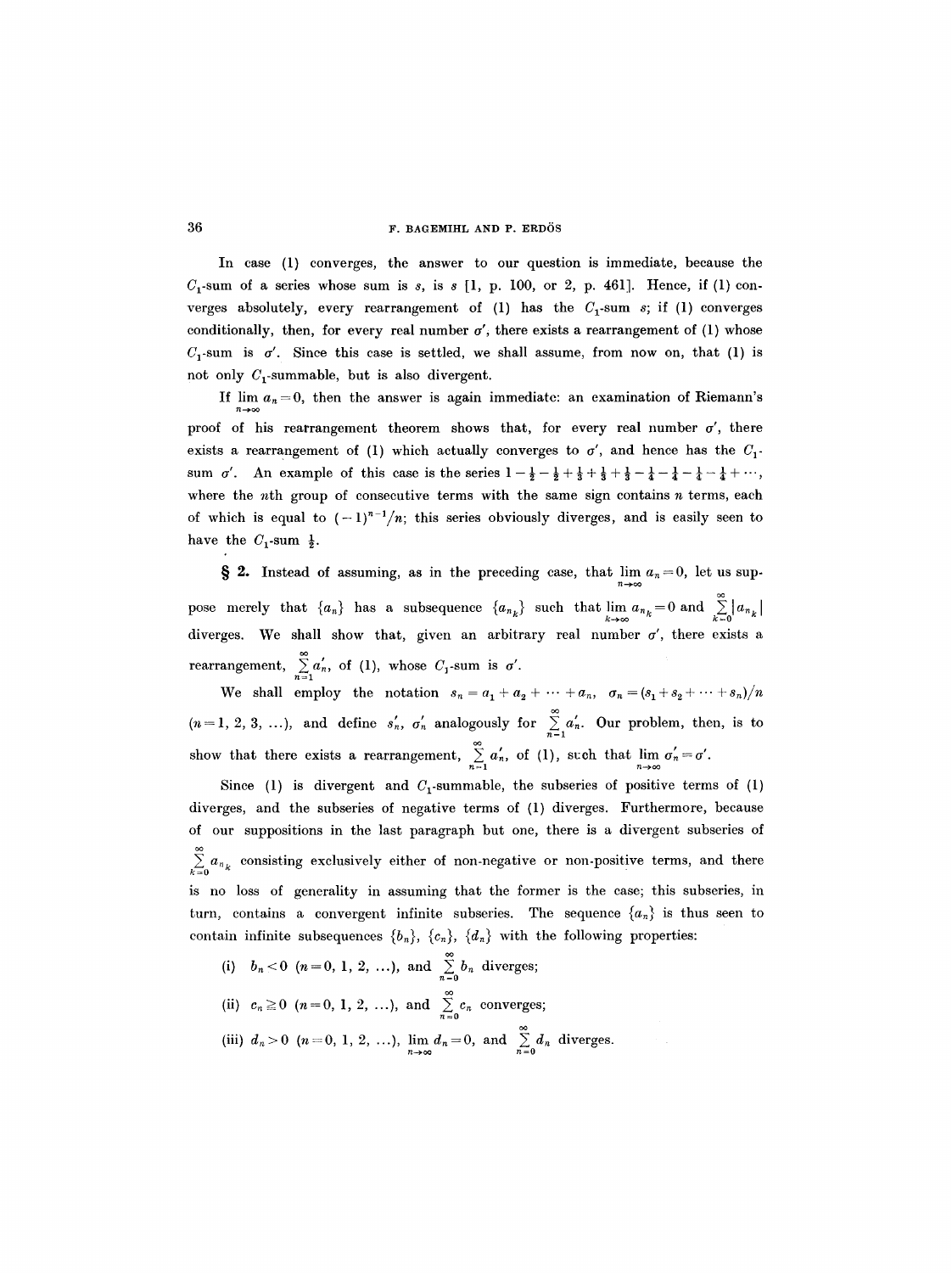Now let  $\varepsilon_1 > 4 \varepsilon_2 > \cdots > 4^{\kappa-1} \varepsilon_k > \cdots > 0$ ,  $\varepsilon_1 > 2 |a_1 - \sigma'|$ , and  $\lim_{k \to \infty} \varepsilon_k = 0$ . We define a rearrangement,  $\sum_{n=1} a_n$ , of (1), by means of induction, as follows: Put  $m_1 = 1$ ,  $a'_{m_1} = a'_1 = a_1$ . Then  $s'_1 = \sigma'_1 = a_1$ , so that  $|\sigma'_1 - \sigma'| < \varepsilon_1$  and  $|s'_1 - \sigma'| < \varepsilon_1/2$ . Let  $k \ge 1$ , and suppose that the terms

(2) 
$$
a'_1, a'_2, ..., a'_{m_k}
$$
  $(m_k \ge 1)$ 

have already been defined so as to constitute a finite subsequence of  ${a_n}$  such that

$$
|\sigma'_{m_k} - \sigma'| < \varepsilon_k \text{ and } |s'_{m_k} - \sigma'| < \varepsilon_k/2
$$

(these inequalities hold for  $k = 1$ , according to the preceding sentence). There is a first term, call it  $a_1^{(k+1)}$ , of  $\{a_n\}$ , which has not been used in forming the sequence (2). If  $s'_{m_k} + a_1^{(k+1)} \ge \sigma' + \frac{\varepsilon_{k+1}}{2}$ , then, according to (i), there exists a finite subsequence of terms  $b_1^{(k+1)}, b_2^{(k+1)}, \ldots, b_n^{(k+1)}$  of  $\{b_n\}$  not already singled out of  $\{a_n\}$  in the course of this induction, such that

$$
s'_{m_k} + a_1^{(k+1)} + b_1^{(k+1)} + b_2^{(k+1)} + \cdots + b_u^{(k+1)} < \sigma' + \frac{\varepsilon_{k+1}}{2};
$$

 $\text{(if } s'_{m_k}+a_1^{(k+1)}<\sigma' + \frac{\varepsilon_{k+1}}{2}, \text{ then simply ignore } b_1^{(k+1)}, \dots, b_u^{(k+1)} \text{ wherever they occur};$ an analogous statement holds for  $d_1^{(k+1)}, \ldots, d_v^{(k+1)}$  and  $c_1^{(k+1)}, \ldots, c_{w+t}^{(k+1)}$  considered below). If

$$
s'_{m_k} + a_1^{(k+1)} + b_1^{(k+1)} + \cdots + b_n^{(k+1)} \leq \sigma' - \frac{\varepsilon_{k+1}}{2},
$$

then, according to (iii), there exists a finite subsequence of terms  $d_1^{(k+1)}, d_2^{(k+1)}, \ldots, d_v^{(k+1)}$ of  $\{d_n\}$  not already singled out of  $\{a_n\}$  in the course of this induction, such that  $d_i^{(k+1)} < \varepsilon_{k+1}/2$   $(i = 1, 2, ..., v)$  and

$$
|s_{m_k}' + a_1^{(k+1)} + b_1^{(k+1)} + \cdots + b_u^{(k+1)} + d_1^{(k+1)} + \cdots + d_v^{(k+1)} - \sigma' | < \frac{\varepsilon_{k+1}}{2}.
$$

According to (ii), there exists a finite subsequence of terms  $c_1^{(k+1)}$ ,  $c_2^{(k+1)}$ , ...,  $c_w^{(k+1)}$  of  ${c_n}$  not already singled out of  ${a_n}$  in the course of this induction, the number, w, of these terms being as large as we please, such that

$$
\begin{array}{ll}\n\text{(4)} & c_1^{(k+1)} + c_2^{(k+1)} + \cdots + c_w^{(k+1)} < \sigma' + \frac{\varepsilon_{k+1}}{2} - \left( s'_{m_k} + a_1^{(k+1)} + b_1^{(k+1)} + \cdots + b_w^{(k+1)} + \right. \\
 & \left. + d_1^{(k+1)} + \cdots + d_v^{(k+1)} \right)\n\end{array}
$$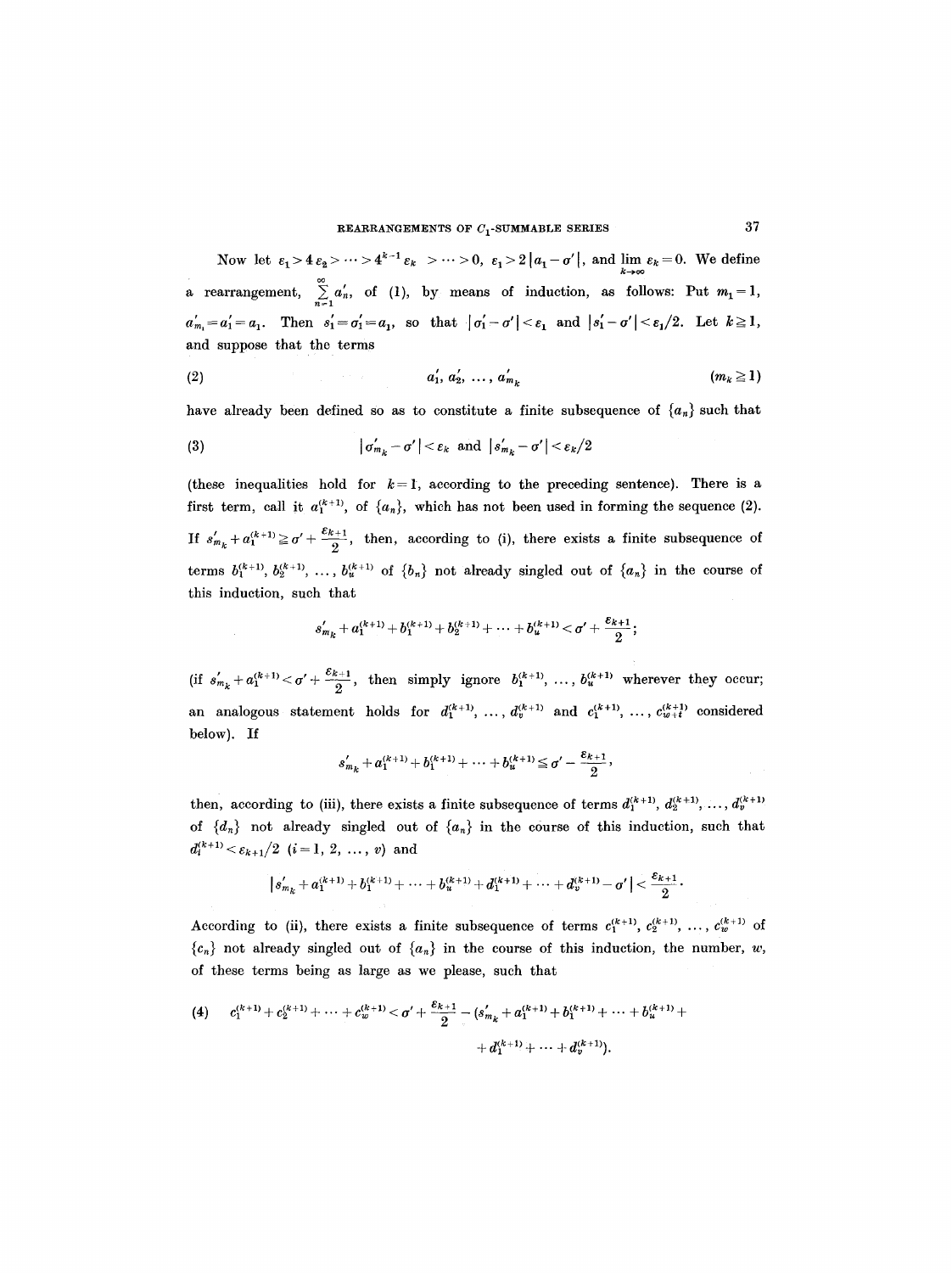If we put

38

$$
a'_{m_k+1} = c_1^{(k+1)}, \ldots, a'_{m_k+w} = c_w^{(k+1)}, a'_{m_k+w+1} = a_1^{(k+1)}, a'_{m_k+w+2} = b_1^{(k+1)}, \ldots, a'_{m_k+w+u+1} = b_u^{(k+1)}, a'_{m_k+w+u+2} = d_1^{(k+1)}, \ldots, a'_{m_k+w+u+v+1} = d_v^{(k+1)},
$$

then it is evident, from (3), (4), and the definition of  $\sigma'_n$  as the centroid of the system of points  $s'_1, s'_2, \ldots, s'_n$ , that, by taking w large enough, we shall have

(5) 
$$
|\sigma'_i-\sigma'|<\varepsilon_k \qquad (m_k\leq i\leq m_k+w+u+v+1).
$$

On account of (4),

$$
|s'_{m_{k}+w+u+v+1}-\sigma'|<\frac{\varepsilon_{k+1}}{2}.
$$

As before, we can obtain a finite subsequence of unused terms  $c_{w+1}^{(k+1)}, c_{w+2}^{(k+1)}, \ldots, c_{w+t}^{(k+1)}$ of  ${c_n}$ , with t as large as we please, such that

(6) 
$$
c_{w+1}^{(k+1)} + \cdots + c_{w+t}^{(k+1)} < \sigma' + \frac{\varepsilon_{k+1}}{2} - s'_{m_k + w + u + v + 1}.
$$

If we put

$$
a'_{m_k+w+u+v+2}=c^{(k+1)}_{w+1},\ \ldots,\ a'_{m_k+w+u+v+t+1}=c^{(k+1)}_{w+t},\ m_{k+1}=m_k+w+u+v+t+1,
$$

(so that  $m_k < m_{k+1}$ ) and bear in mind again the definition of  $\sigma'_n$ , it is evident from (5) and (6) that

(7) 
$$
|\sigma'_i - \sigma'| < \varepsilon_k \qquad (m_k + w + u + v + 1 \leq i \leq m_{k+1}),
$$

and that, if  $t$  is taken sufficiently large,

$$
|\sigma'_{m_{k+1}}-\sigma'|<\varepsilon_{k+1}.
$$

Moreover, on account of (6),

$$
|s'_{m_{k+1}} - \sigma'| < \frac{\varepsilon_{k+1}}{2} \cdot
$$

This completes the induction. The series  $\sum_{n=1} a'_n$  is obviously a rearrangement of  $\sum_{n=1} a_n$ ; and because of (5), (7), (8), and the fact that  $\lim_{k\to\infty} \varepsilon_k=0$ , we have  $\lim_{n\to\infty} \sigma'_n=\sigma'$ , q.e.d.

An example of this case, in which  $\lim_{n\to\infty} a_n = 0$ , can be obtained from the example given at the end of  $\S$  1 by inserting the terms +1 and -1 after each group of negative terms:

$$
1 - \tfrac{1}{2} - \tfrac{1}{2} + 1 - 1 + \tfrac{1}{3} + \tfrac{1}{3} + \tfrac{1}{3} - \tfrac{1}{4} - \tfrac{1}{4} - \tfrac{1}{4} - \tfrac{1}{4} + 1 - 1 + \cdots;
$$

the  $C_1$ -sum of this series is evidently also  $\frac{1}{2}$ .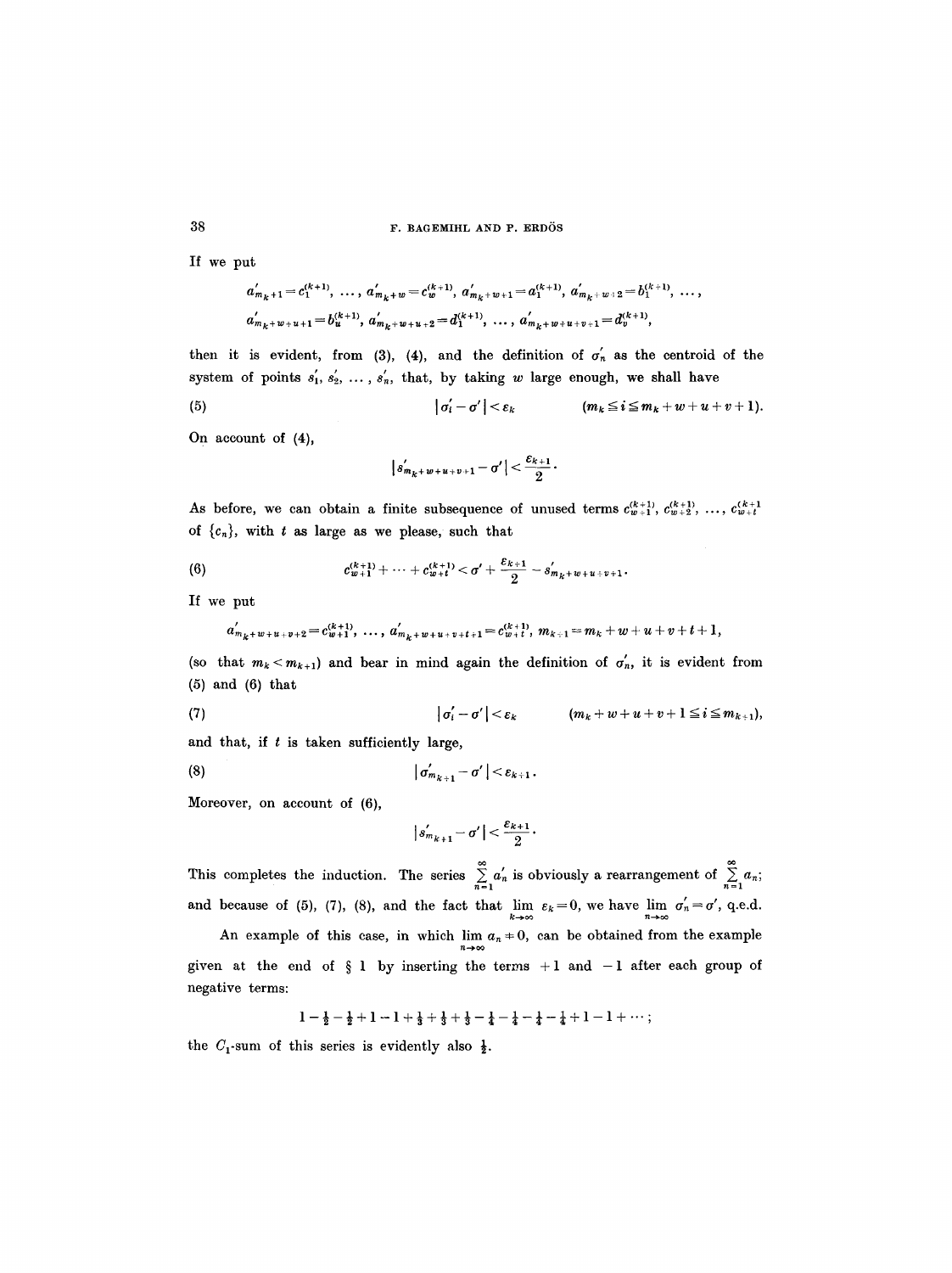§ 3. The next case to be considered is that in which (1), in addition to being divergent and  $C_1$ -summable to  $\sigma$ , has the property that, if  ${a_{n_k}}$  is the subsequence of non-zero terms of  $\{a_n\}$ , then

$$
\lim_{k \to \infty} \frac{n_{k+1}}{n_k} = 1
$$

and

(10) 
$$
0 < \delta < |a_{n_k}| \qquad (k = 0, 1, 2, ...)
$$

for some fixed constant  $\delta$  independent of k.

 $-\sigma'$ , then the rearrangement  $\sum_{n=1}^{\infty} a'_n$  of (1) has the  $C_1$ -sum  $\sigma'$ . We shall also assume that We shall show that, under these conditions, given an arbitrary real number  $\sigma' \neq \sigma$ , there exists a rearrangement of (1) whose  $C_1$ -sum is  $\sigma'$ . We may assume, without loss of generality, that  $\sigma < \sigma'$ . For suppose that  $\sigma' < \sigma$ , so that  $-\sigma < -\sigma'$ . The series  $\sum_{n=1}^{\infty}$  (-a<sub>n</sub>), which also satisfies (9) and (10), has the  $C_1$ -sum - $\sigma$  [1, p. 8, or 2, p. 476], and if a rearrangement, say  $\sum_{n=1}^{\infty}$  ( $-a'_n$ ), of this series has the  $C_1$ -sum

$$
0<\sigma'-\sigma<\delta.
$$

We shall obtain a rearrangement,  $\sum a'_n$ , of (1), whose  $C_1$ -sum is  $\sigma'$ , and which has the property that, if  $\{a'_{n'k}\}\$ is the subsequence of non-zero terms of  $\{a'_n\}$ , then  $\lim_{k\to\infty} n'_{k+1}/n'_{k} = 1$  and  $\delta < |a'_{n'_{k}}|$  ( $k = 0, 1, 2, ...$ ), so that the analogues of conditions (9) and (10) are satisfied by this rearrangement of (1). Consequently, the procedure for obraining this rearrangement can be applied successively a finite number of times, if necessary, so as to yield, finally, a rearrangement of (1) whose  $C_1$ -sum is an arbitrary  $\sigma' > \sigma$  ( $\sigma'$  not necessarily satisfying (11)). Thus (11), which at first appears to be a serious restriction, entails no loss of generality either.

Since (1) is  $C_1$ -summable, we have [1, p. 101, or 2, p. 484]

$$
(12) \t\t s_m = o(m)
$$

and

$$
(13) \t a_m = o(m).
$$

The fact that the  $C_1$ -sum of (1) is  $\sigma$  is equivalent to the assertion that

(14) 
$$
\frac{1}{m}\sum_{k=1}^{m} s_k = \sigma + o(1)
$$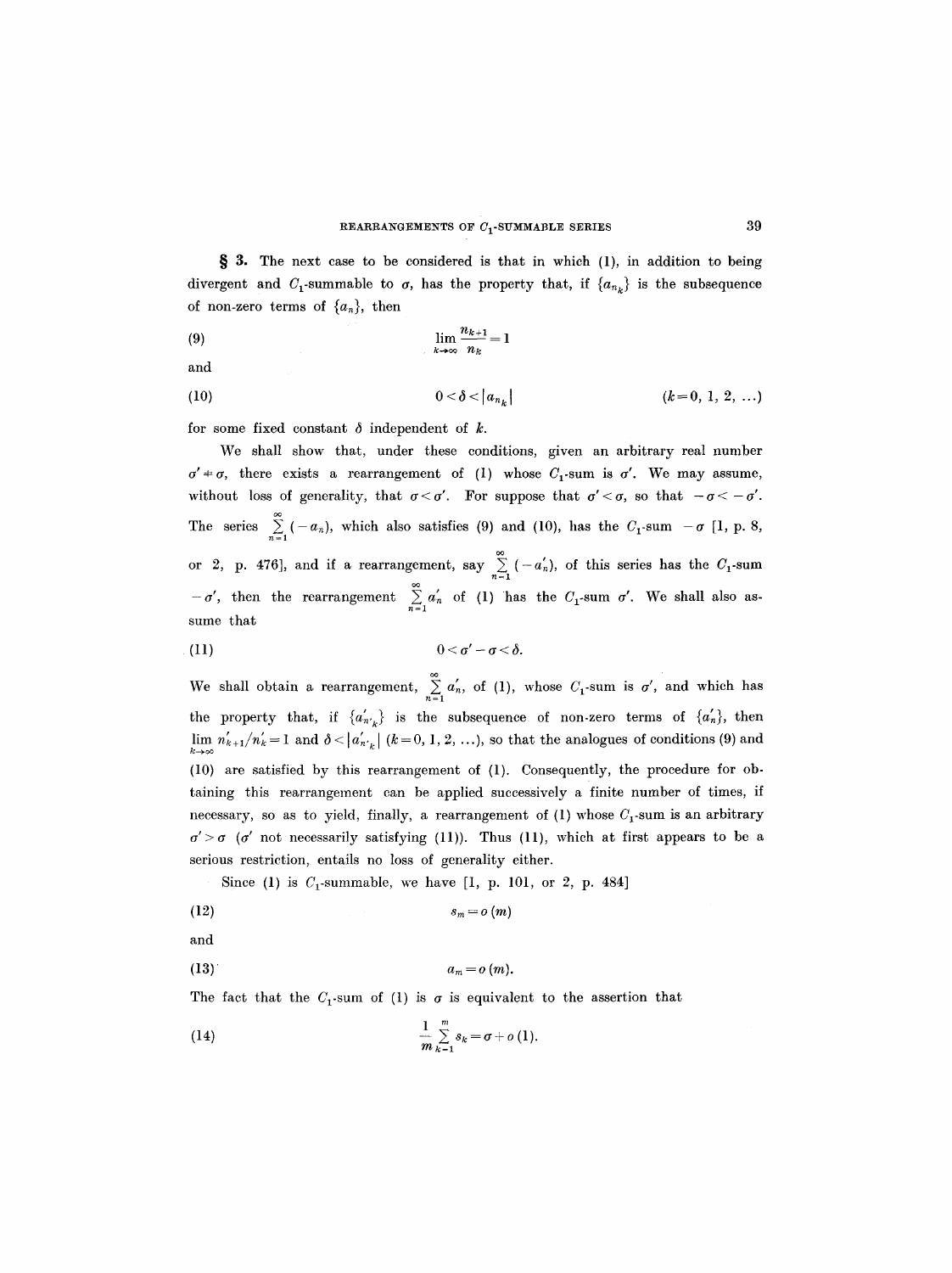Suppose that  $t_m$  is a natural number  $(m=1, 2, 3, ...)$ . Then (14) implies that

$$
\sigma + o(1) = \frac{1}{m + t_m} \sum_{k=1}^{m + t_m} s_k = \left(1 + \frac{t_m}{m}\right)^{-1} \left\{\frac{1}{m} \sum_{k=1}^{m} s_k + \frac{1}{m} \sum_{k=m+1}^{m + t_m} s_k\right\}
$$

$$
= \left(1 + \frac{t_m}{m}\right)^{-1} \left\{\sigma + o(1) + \frac{1}{m} \sum_{k=1}^{t_m} s_{m+k}\right\},
$$

so that

$$
\sum_{k=1}^{t_m} s_{m+k} = t_m \sigma + \{m \cdot o(1) + t_m \cdot o(1)\}.
$$

If  ${m/t_m}$  is a bounded sequence, or if  $m/t_m \to \infty$  sufficiently slowly, then  $m \cdot o(1)$  +  $+t_m \cdot o(1) = o(t_m)$ , and hence

(15) 
$$
\sum_{k=1}^{t_m} s_{m+k} = t_m \sigma + o(t_m).
$$

An immediate consequence of (12) is that if  $\{m/t_m\}$  is a bounded sequence, or if  $m/t_m \rightarrow \infty$  sufficiently slowly, then

$$
(16) \t\t s_{m+t_m}=o(t_m).
$$

Now let  ${a_{p_m}}$  be the subsequence of positive terms of  ${a_n}$ . Since (1) is  $C_1$ summable and divergent,  ${a_{p_m}}$  is an infinite sequence. Furthermore, we have

$$
\lim_{m\to\infty}\frac{p_{m+1}}{p_m}=1.
$$

For if (17) were false, there would be an infinite subsequence  ${p_{m}}$  of  ${p_m}$  such that, for some fixed constant  $c > 0$ ,

(18) 
$$
p_{m_h+1}/p_{m_h} > 1 + c \qquad (h = 1, 2, 3, ...).
$$

For all sufficiently large values of h, and for every natural number  $i \leq \left\lceil \frac{c}{2} p_{m_h} \right\rceil$ (where  $[x]$  denotes the greatest integer in x); let  $v(h, i)$  be the number of terms

$$
a_j \quad \left(j = p_{m_h} + i, \ p_{m_h} + 1 + i, \ p_{m_h} + 2 + i, \ \ldots, \ \left[\left(1 + \frac{c}{2}\right)p_{m_h}\right] + i\right)
$$

that are negative, and set

$$
N_h = \min_{i \leq \left[\frac{c}{2} p_{m_h}\right]} v(h, i).
$$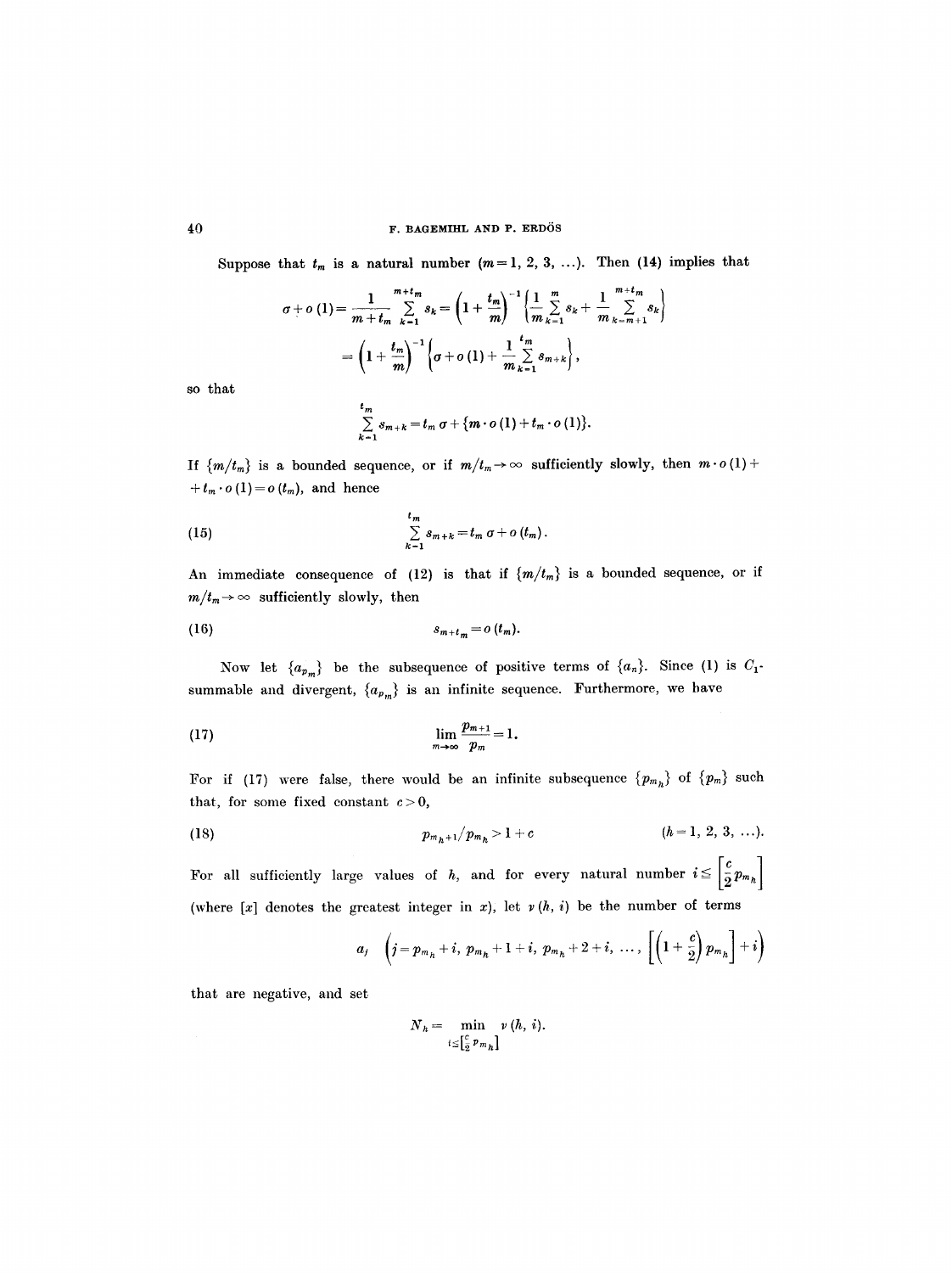Then relations (9) and (18) imply that

(19) 
$$
\lim_{h\to\infty} N_h = +\infty.
$$

Bearing in mind (10) and (18), we see that

$$
s_{p_{m_h^{+i}}}-s_{\left[\left(1+\frac{c}{2}\right)p_{m_h}\right]+i}\geq\nu\left(h,\,i\right)\cdot\delta\qquad\qquad\left(i\leq\left[\frac{c}{2}p_{m_h}\right]\right),
$$

and hence

(20) 
$$
\sum_{i=1}^{\left[\frac{c}{2}p_{m_{h}}\right]} \left(s_{p_{m_{h}}+i}-s_{\left[\left(1+\frac{c}{2}\right)p_{m_{h}}\right]+i}\right) \geq \left[\frac{c}{2}p_{m_{h}}\right]\cdot N_{h}\cdot\delta.
$$

It follows from (15), however, since  $\left\{p_{m_h}/\left[\frac{c}{2}p_{m_h}\right]\right\}$  and  $\left\{p_{m_h}/\left[\left(1+\frac{c}{2}\right)p_{m_h}\right]\right\}$  are bounded sequences, that

$$
\sum_{i=1}^{\left[\frac{c}{2}p_{m_{h}}\right]}s_{p_{m_{h}}+i}=\left[\frac{c}{2}p_{m_{h}}\right]\sigma+o(p_{m_{h}})
$$

and

$$
\sum_{i=1}^{\left[\frac{c}{2}p_{m_{h}}\right]}s_{\left[\left(1+\frac{c}{2}\right)p_{m_{h}}\right]+i}=\left[\frac{c}{2}p_{m_{h}}\right]\sigma+o\left(p_{m_{h}}\right),
$$

so that

$$
\sum_{i=1}^{c} p_{m_h} \Big] \sum_{i=1}^{c} \left( s_{p_{m_h}+i} - s \Big[ \Big( 1 + \frac{c}{2} \Big) p_{m_h} \Big] + i \right) = o \left( p_{m_h} \right).
$$

This, in view of (19), contradicts (20). Therefore (17) must be true.

Because of (17), we can choose an infinite subsequence,  $\{q_m\}$ , of  $\{p_m\}$ , such that, as  $m \rightarrow \infty$ ,  $q_{m+1}/q_m \rightarrow 1$  as slowly as desired; let us do this in such a way that the following conditions are satisfied:

(21) 
$$
s_{q_m+1}+s_{q_m+2}+\cdots+s_{q_{m+1}}=(q_{m+1}-q_m)\cdot\sigma+o(q_{m+1}-q_m)
$$

(this is (15) with  $t_m$  replaced by  $q_{m+1}-q_m$  and  $m+k$  replaced by  $q_m+k$ );

$$
(22) \t\t s_{q_{m+1}} = o(q_{m+1} - q_m)
$$

(this is (16) with  $t_m$  replaced by  $q_{m+1}-q_m$ );

(23)  $\lim_{m\to\infty} \frac{m}{v_m} \cdot \frac{m+1}{q_{m+1}-q_m} = 0$ , if, for every *m*,  $v_m$  is an integer such that  $q_m < v_m < q_{m+1}$ 

 $\Gamma$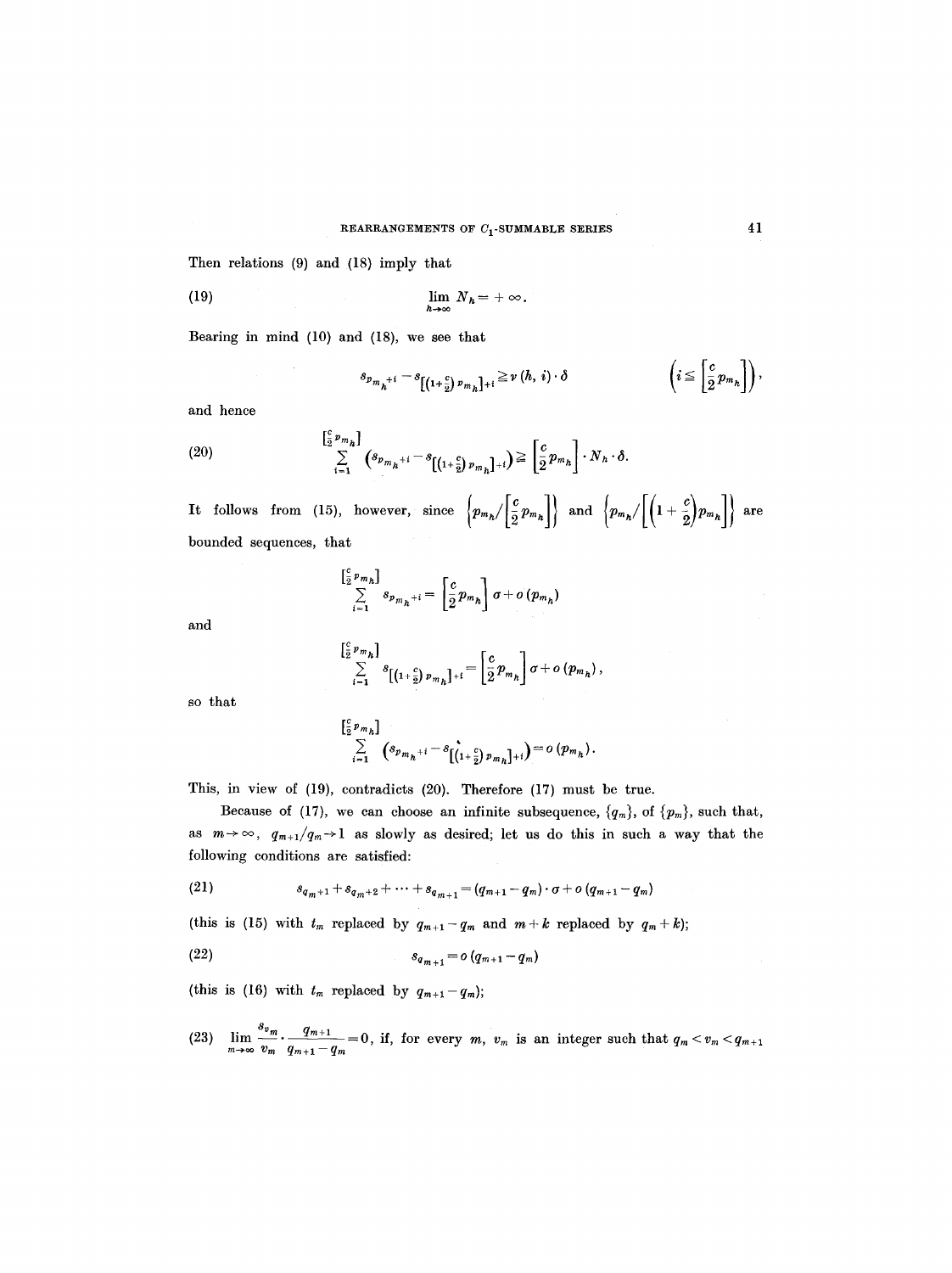(this condition can be satisfied because, according to (12), as  $m \to \infty$ ,  $s_m/m \to 0$  at a certain fixed rate);

(24) 
$$
\lim_{m \to \infty} \frac{a_{q_{m+1}}}{q_{m+1}} \cdot \frac{q_{m+1}}{q_{m+1} - q_m} = 0
$$

(this condition can be satisfied because, according to (13), as  $m \to \infty$ ,  $a_m/m \to 0$  at a certain fixed rate).

For every natural number  $m$ , consider the expression

(25) 
$$
u'_{m} = (q_{m+1} - q_{m}) \frac{(o' - o) + \frac{a_{q_{m+1}}}{q_{m+1} - q_{m}}}{a_{q_{m+1}}} - 1,
$$

and set  $[u_m]=u_m$ . Because of (24), (11), (10), and the definition of the sequence  $\{a_{p_m}\},\$ we have, for all sufficiently large values of m, say for  $m \geq m^*$ ,  $1 < u'_m < q_{m+1}-q_m-1$ , and hence

(26) 
$$
1 \leq u_m < q_{m+1} - q_m - 1.
$$

It follows from (25), (24), and the definition of  $u_m$ , that

(27) 
$$
(u_m+1) a_{q_{m+1}} = (q_{m+1}-q_m) (\sigma'-\sigma) + o (q_{m+1}-q_m).
$$

Now, for every  $m \geq m^*$ , put

(28) 
$$
a'_{k} = a_{k} (q_{m} + 1 \leq k \leq q_{m+1} - (u_{m} + 1)), a'_{q_{m+1} - u_{m}} = a_{q_{m+1}},
$$

$$
a'_{k} = a_{k-1} (q_{m+1} - (u_{m} - 1) \leq k \leq q_{m+1}),
$$

and let  $a'_k = a_k$  for every natural number  $k \leq q_m$ . Then  $\sum\limits_{k=1} a_k$  is obviously a rearrangement of (1), and we are going to show that the  $C_1$ -sum of this rearrangement is  $\sigma'$ . According to (28), for every  $m \ge m^*$ ,

$$
s'_{q_{m+1}} + s'_{q_{m+2}} + \cdots + s'_{q_{m+1}} = (s_{q_{m+1}} + s_{q_{m+2}} + \cdots + s_{q_{m+1}-1}) + s_{q_{m+1} - (u_{m}+1)} + (u_{m}+1) a_{q_{m+1}}
$$
  
(29) =  $((q_{m+1} - q_m) \cdot \sigma + o(q_{m+1} - q_m)) + o(q_{m+1} - q_m) + ((q_{m+1} - q_m) (\sigma' - \sigma) + o(q_{m+1} - q_m))$   
=  $(q_{m+1} - q_m) \cdot \sigma' + o(q_{m+1} - q_m);$ 

the second equality is obtained by making use of (21) and (22), (23) with  $v_m=$  $=q_{m+1}-(u_m+1)$  (bearing in mind (26)), and (27).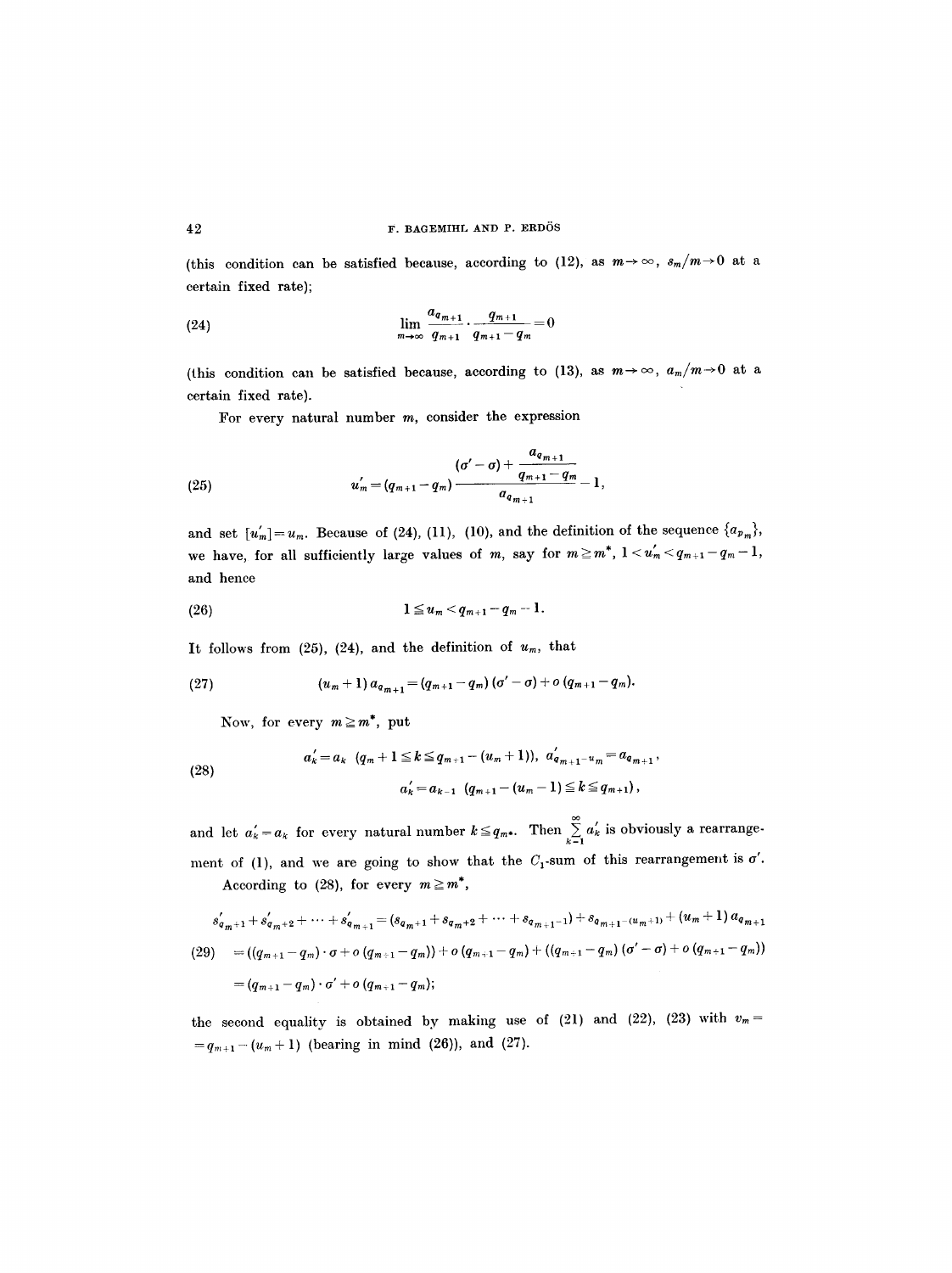We shall now show that

(30) 
$$
\sum_{k=1}^{n} s'_k = n \sigma' + o(n),
$$

which immediately implies that the  $C_1$ -sum of  $\sum_{k=1} a_k$  is  $\sigma'$ . If *n* is a sufficiently large natural number, then there exists an  $m \geq m^*$  such that

$$
(31) \t\t q_m < n \leq q_{m+1}.
$$

We have

(32) 
$$
\sum_{k=1}^{n} s'_{k} = \sum_{k=1}^{q_{m}} s'_{k} + \sum_{k=q_{m}+1}^{n} s'_{k}.
$$

Because of (29),

$$
\sum_{k=1}^{q_m} s'_k = \sum_{k=1}^{q_m*} s'_k + \left( \sum_{k=q_m*+1}^{q_m*+1} s'_k + \sum_{k=q_m*+1+1}^{q_m*+2} s'_k + \cdots + \sum_{k=q_{m-1}+1}^{q_m} s'_k \right)
$$
  
\n
$$
= o(q_m) + \sum_{k=m*+1}^{m} ((q_k - q_{k-1}) \cdot \sigma' + o(q_k - q_{k-1}))
$$
  
\n(33)  
\n
$$
= o(q_m) + (q_m - q_{m*}) \cdot \sigma' + o(q_m - q_{m*})
$$
  
\n
$$
= q_m \cdot \sigma' + o(q_m)
$$
  
\n
$$
= n \cdot \sigma' + ((q_m - n) \cdot \sigma' + o(q_m))
$$
  
\n
$$
= n \cdot \sigma' + o(n),
$$

the third equality resulting from [2, p. 77, 4], and the last equality being a consequence of (31) and the fact that  $q_m/q_{m+1} \rightarrow 1$  as  $m \rightarrow \infty$ . On account of (28), there exists an integer  $r$  satisfying the relation

$$
(34) \t\t 0 \leq r \leq u_m+1,
$$

such that

(35) 
$$
\sum_{k=q_m+1}^{n} s'_k = (s_{q_m+1} + s_{q_m+2} + \cdots + s_{n-1}) + s_{n-r} + r a_{q_{m+1}}.
$$

If we make use of (14), (31), and the fact that  $q_m/q_{m+1} \rightarrow 1$  as  $m \rightarrow \infty$ , we see that

 $\hat{\boldsymbol{\beta}}$ 

(36) 
$$
s_{q_m+1}+s_{q_m+2}+\cdots+s_{n-1}=o(n);
$$

with the aid of  $(12)$ ,  $(34)$ ,  $(31)$ , and  $(26)$ , we obtain

$$
(37) \t\t s_{n-r}=o(n);
$$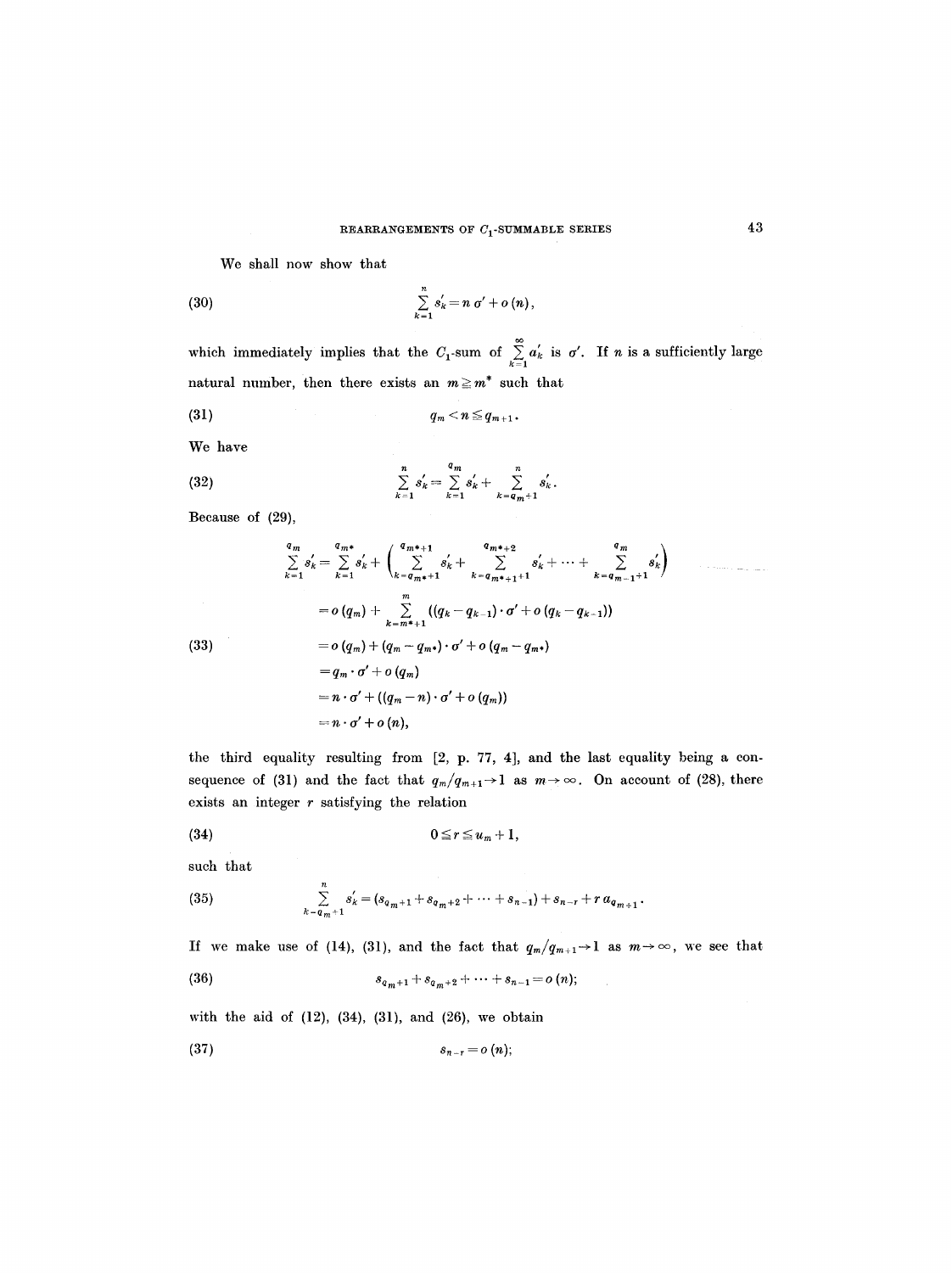and (34), (31), and (27) yield

(38) *r aq~+l = o (n).* 

Combining (35), (36), (37), and (38), it follows that

$$
\sum_{k=q_{m}+1}^{n} s'_{k}=o(n).
$$

Relation (30) is now a consequence of (32), (33), and (39), and if we bear in mind (28), it is evident, finally, that the assertion following (11) is true.

An example of this case is the familiar series  $1-1+1-1+\cdots$ , whose  $C_1$ . sum is  $\frac{1}{2}$ .

§ 4. The case to be considered in this section, in contrast to those treated in the foregoing sections, exhibits a departure from the Riemann rearrangement theorem.

We shall assume that (1) is divergent and  $C_1$ -summable, and satisfies the following condition:

(40)   
 
$$
\begin{cases} \text{For every } C_1 \text{-summable rearrangement, } \sum_{n=1}^{\infty} a'_n, \text{ of (1), if } \{a'_{n_k}\} \\ \text{is the sequence of non-zero terms of } \{a'_n\}, \text{ then } \overline{\lim_{k \to \infty}} \frac{n_{k+1}}{n_k} > 1. \end{cases}
$$

We shall also suppose that

$$
(41) \t\t the C1-sum of (1) is 0.
$$

This entails no loss of generality. For if b is a real number, and the  $C_1$ -sum of  $a_1 + a_2 + \cdots + a_n + a_{n+1} + \cdots$  is  $\sigma$ , then the  $C_1$ -sum of  $a_1 + a_2 + \cdots + a_n + b + a_{n+1} + \cdots$ is  $\sigma+b$ , and conversely [1, p. 102]. Hence, if the  $C_1$ -sum of  $a_1 + a_2 + \cdots + a_n + \cdots$  is  $\sigma$ , then a rearrangement of this series is  $C_1$ -summable to  $\sigma'$  if, and only if, a rearrangement of the series  $-\sigma+a_1+a_2+\cdots+a_n+\cdots$  is  $C_1$ -summable to  $\sigma'-\sigma$ , and the addition of a single new term to our original series (1) does not invalidate (40) or the assumptions just preceding it.

We proceed to prove a series of lemmas.

**Lemma 1.** Let  $\sum_{n=1}^{\infty} a'_n$  be a rearrangement of (1) and have the  $C_1$ -sum  $\alpha$ , so that  $\alpha \in R$  (cf. Definition 1 in § 1), and let  $\{a'_{n_k}\}\$  be the sequence of non-zero terms of  $\{a'_n\}$ . *Then there exists an infinite subsequence,*  ${n_{k_i}}$ , *of*  ${n_k}$  *such that* 

$$
\lim_{j\to\infty} s'_{n_{k_j}} = \alpha.
$$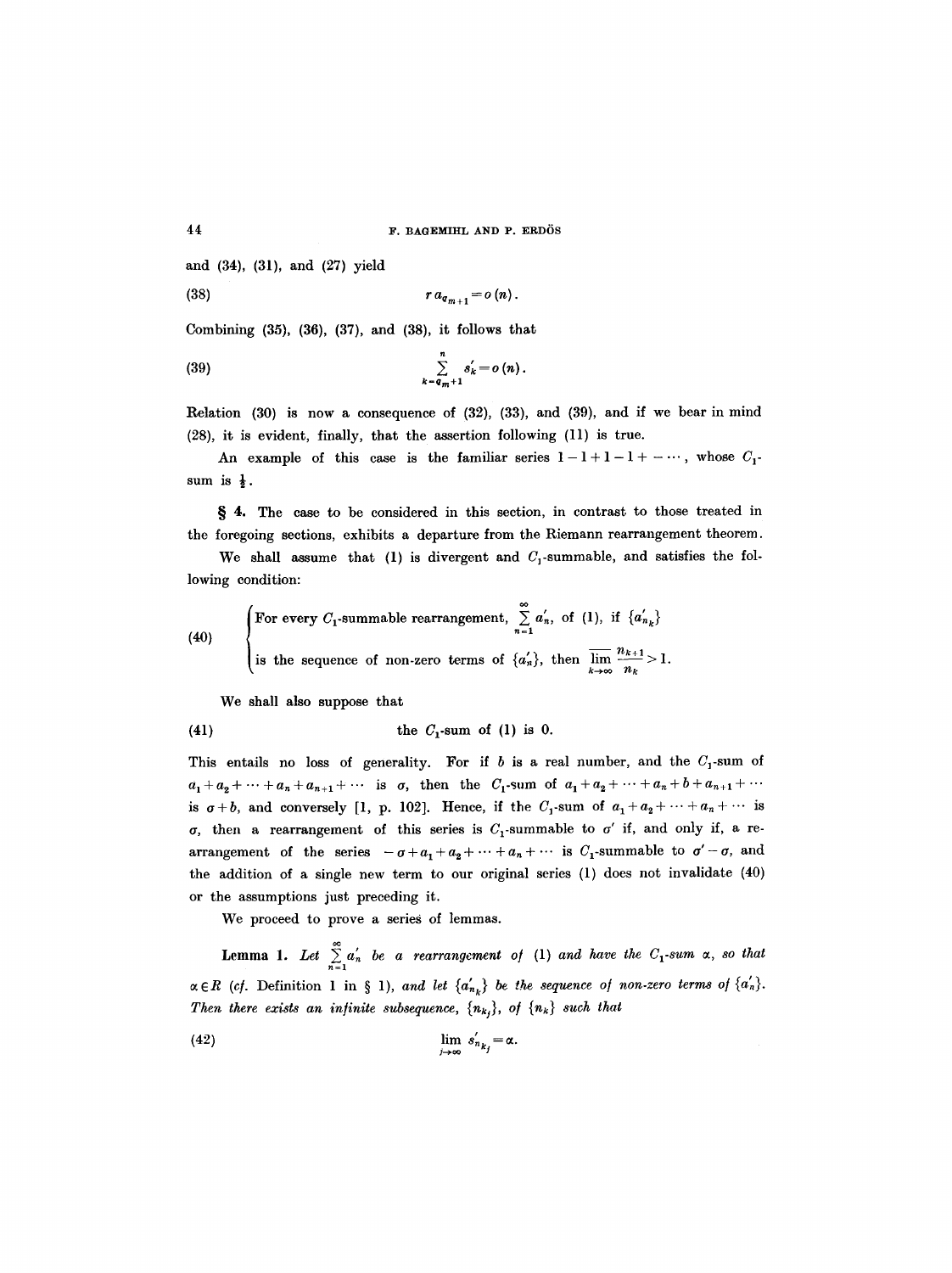**Proof:** According to (40), there exists a constant  $c > 1$  such that  $\lim_{k \to \infty} (n_{k+1}/n_k) = c$ . Hence, there exists an infinite subsequence,  $\{n_{k_j}\}\$ , of  $\{n_k\}$  such that  $\lim_{j\to\infty} (n_{k_j+1}/n_{k_j})=c$ , so that we may write

(43) 
$$
n_{k_j+1} = n_{k_j}(c+\varepsilon_j) \qquad (j=1, 2, 3, ...),
$$

where

(44) 
$$
\lim_{j\to\infty}\varepsilon_j=0.
$$

It follows from the definition of the sequence  $\{n_k\}$ , that  $a'_m=0$  if  $n_{k_j} < m < n_{k_j+1}$ . Using this fact as well as (43), we see that

$$
\frac{1}{n_{k_j+1}}(s'_1+s'_2+\cdots+s'_{n_{k_j}}+s'_{n_{k_j+1}}+\cdots+s'_{n_{k_j+1}})=\\=\frac{1}{(c+\varepsilon_j)}\cdot\frac{s'_1+\cdots+s'_{n_{k_j}}}{n_{k_j}}+\frac{n_{k_j+1}-n_{k_j}-1}{n_{k_j+1}}(s'_{n_{k_j}})+\frac{s'_{n_{k_j+1}}}{n_{k_j+1}}.
$$

Solving this equation for the  $s'_{n_{k_j}}$  in parentheses in the preceding line, and making use of (43), (44), the fact that the  $C_1$ -sum of  $\sum_{n=1}^{\infty} a'_n$  is  $\alpha$ , and (12), the relation (42) is. obtained.

Suppose that  $\sum_{k=1}^{\infty} b_k$  is an infinite series, and  $b_{k_1}, b_{k_2}, \ldots, b_{k_p}$   $(k_1 < k_2 < \cdots < k_p)$  is a finite subsequence of the sequence  ${b_k}$ . Then we shall call  $b_{k_1}+b_{k_2}+\cdots+b_{k_p}$  a subsum of  $\sum_{k=1}^{\infty} b_k$ .

**Definition 2.** The number  $\beta$  is initially accessible by  $\sum_{k=1}^{\infty} b_k$  provided that, for every  $\varepsilon > 0$  and every natural number n, there exists a subsum,  $b_{k_1} + b_{k_2} + \cdots + b_{k_p}$ , of  $\sum_{k=1}^{\infty} b_k$ such that every  $b_k$   $(k \leq n)$  is a term of this subsum, and  $|b_{k_1}+b_{k_2}+\cdots+b_{k_p}-\beta| < \varepsilon$ .

**Definition 3.** The number  $\beta$  is terminally accessible by  $\sum_{k=1}^{\infty} b_k$  provided that, for *every*  $\varepsilon > 0$  and every natural number n, there exists a subsum,  $b_{k_1} + b_{k_2} + \cdots + b_{k_p}$ , of  $\sum\limits_{k=1}^{\infty}b_k$  such that no  $b_k$   $(k\leq n)$  is a term of this subsum, and  $\left|b_{k_1}+b_{k_2}+\cdots+b_{k_p}-\beta\right|<\varepsilon$ .

Lemma 2. If  $\alpha \in R$ , then  $\alpha$  is initially accessible by (1).

**Proof:** Let  $\sum_{k=1}^{\infty} a'_k$  have the  $C_1$ -sum  $\alpha$  and be a rearrangement of (1). According to Lemma 1, there exists an infinite subsequence  $\{s'_{k_i}\}\$  of the sequence  $\{s'_k\}\$  of partial sums of this rearrangement, such that  $\lim_{i \to \infty} s'_{k_i} = \alpha$ . Now let  $\varepsilon > 0$  and the natural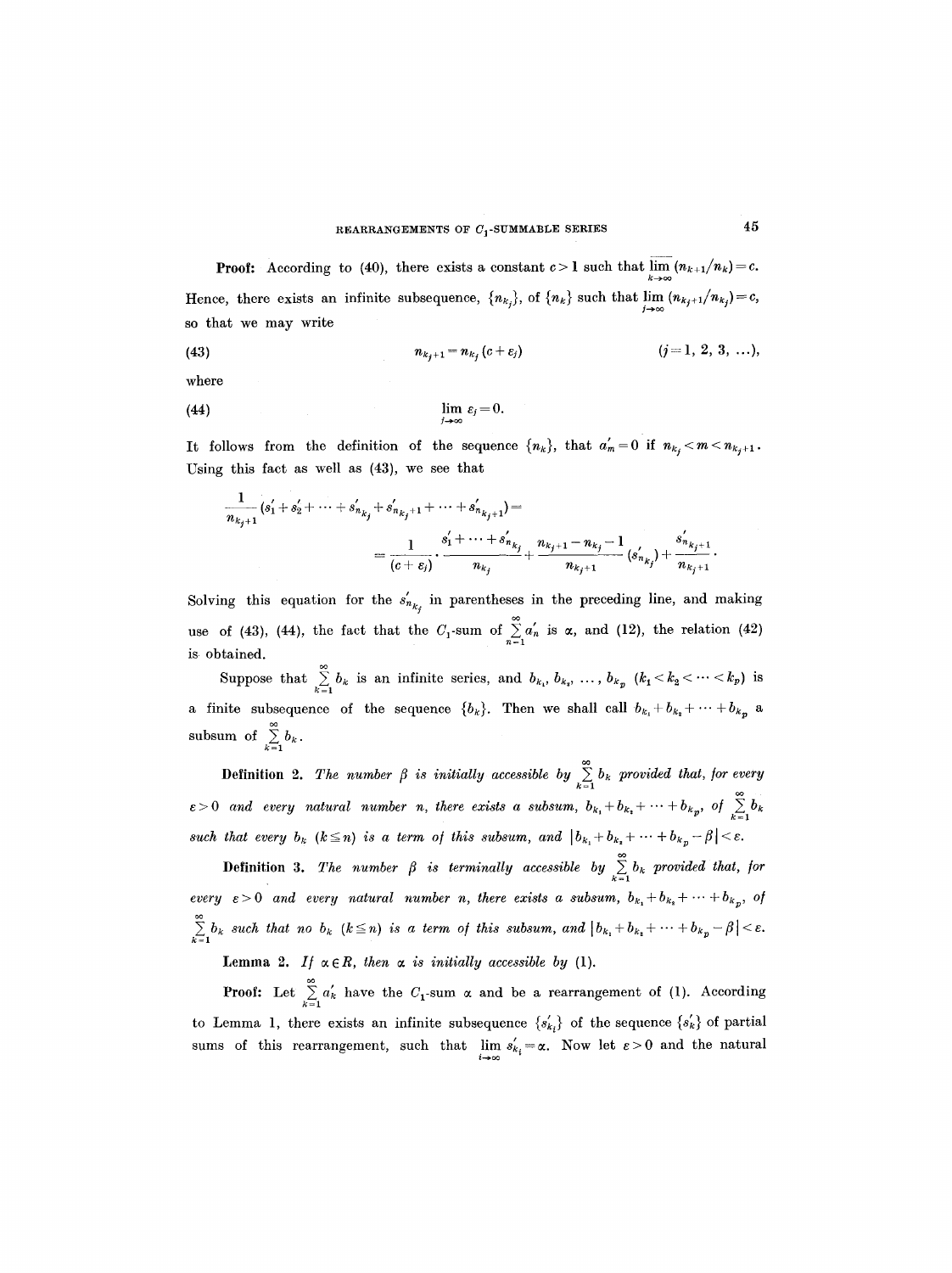number *n* be given. For all sufficiently large values of i,  $|s'_{k_i} - \alpha| < \varepsilon$ . Moreover, since  $\sum_{k=1}^{\infty} a_k$  is a rearrangement of (1), every  $a_k$  ( $k \leq n$ ) is a term of the partial sum  $s'_{k_i}$ , provided that  $i$  is sufficiently large. The truth of Lemma 2 is now evident.

Lemma 3. If  $\alpha$  is initially accessible by (1), then  $\alpha \in R$ .

**Proof:** We shall employ an argument which is similar to, but simpler than, the one used in  $\S 2$ . Let  $\varepsilon$  be a positive number satisfying the relation  $\varepsilon > |a_1 - \alpha|$ . We define a rearrangement,  $\sum_{n=1}^{\infty} a'_n$ , of (1), by means of induction, as follows: Put  $m_1 = 1$ ,  $a'_{m_1} = a'_1 = a_1$ , so that  $s'_1 = \sigma'_1 = a_1$  and consequently  $|\sigma'_1 - \alpha| < \varepsilon$  and  $|s'_1 - \alpha| < \varepsilon$ . Let  $j \geq 1$ , and suppose that the terms

(45) 
$$
a'_1, a'_2, \ldots, a'_{m_j} \qquad (m_j \geq 1)
$$

have already been defined so as to constitute a finite subsequence of  $\{a_n\}$  such that

(46) 
$$
|\sigma'_{m_j} - \alpha| < \frac{\varepsilon}{j} \text{ and } |s'_{m_j} - \alpha| < \frac{\varepsilon}{j}
$$

(note that these inequalities hold for  $j=1$ ). Since, by hypothesis,  $\alpha$  is initially accessible by (1), there exists a subsum, call it  $S_{j+1}$ , of (1), such that, if  $n_j$  is the largest index possessed in (1) by any term of (45), then every  $a_k$  ( $k \leq n_j$ ) is a term of  $S_{j+1}$ , and

$$
|S_{j+1}-\alpha|<\frac{\varepsilon}{j+1}.
$$

If there are any terms of  $S_{j+1}$  which are not terms of (45), denote them by  $a_1^{(j+1)}$ ,  $a_2^{(j+1)}$ , ...,  $a_2^{(j+1)}$ . On account of (40), infinitely many terms of (1) are equal to zero. Let  $z_1^{(j+1)}, z_2^{(j+1)}, \ldots, z_{w+t}^{(j+1)}$  ( $w \ge 1$ ) be a finite subsequence of terms, all of them equal to zero, of  $\{a_n\}$ , not already singled out of the latter sequence in the course of this induction. It is evident from the meaning of  $\sigma'_n$ , that, if w is chosen large enough, and if we put

$$
a'_{m_j+1} = z_1^{(j+1)}, \ a'_{m_j+2} = z_2^{(j+1)}, \ \ldots, \ a'_{m_j+w} = z_w^{(j+1)}, \ a'_{m_j+w+1} = a_1^{(j+1)},
$$
  

$$
a'_{m_j+w+2} = a_2^{(j+1)}, \ \ldots, \ a'_{m_j+w+v} = a_v^{(j+1)},
$$

then, because of (46),

(48) 
$$
|\sigma'_i - \alpha| < \frac{\varepsilon}{j} \qquad (m_j \leq i \leq m_j + w + v),
$$

and, because of (47),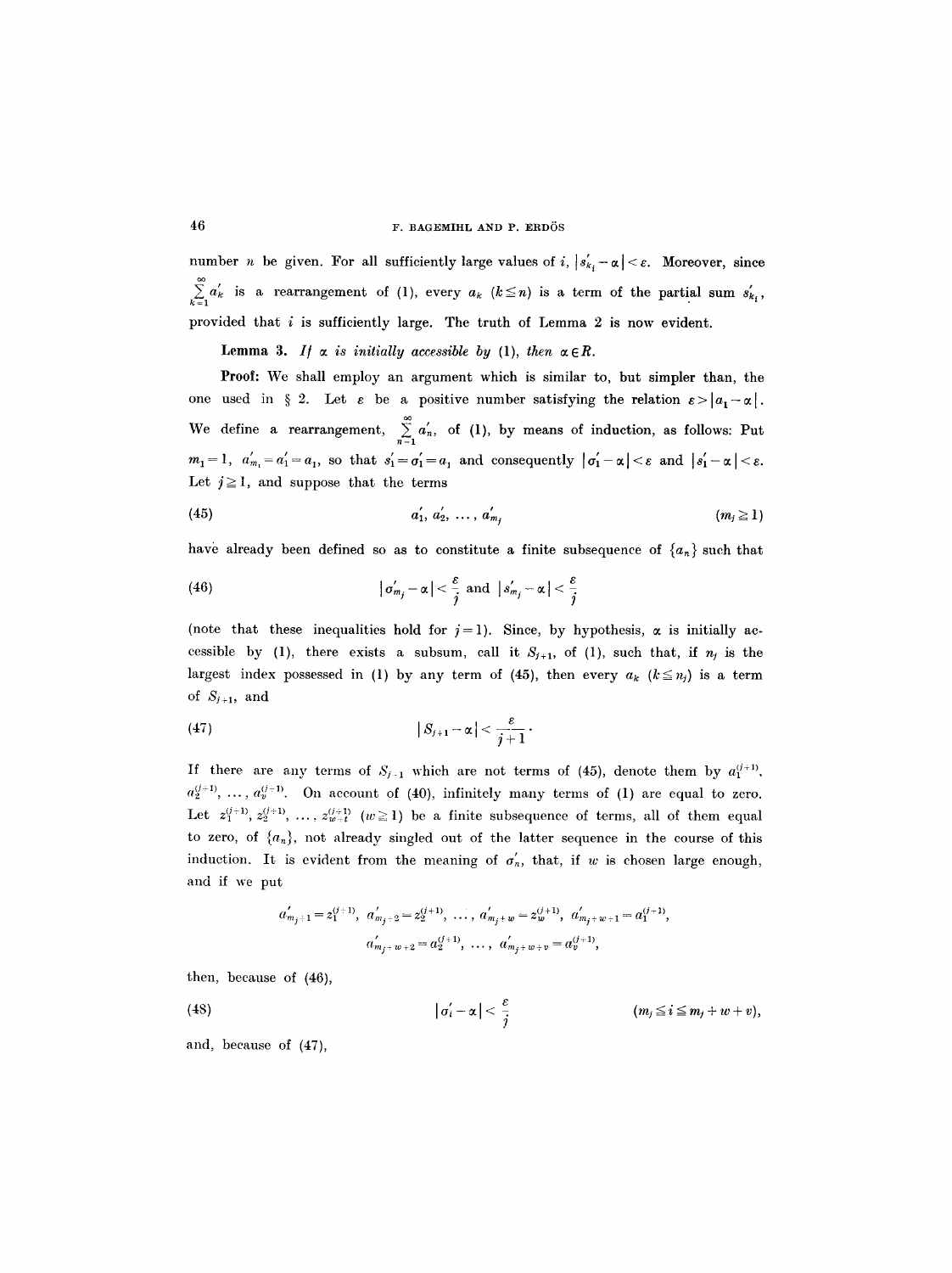(49) 
$$
|s'_{m_j+w+v}-\alpha|<\frac{\varepsilon}{j+1}.
$$

Referring again to the meaning of  $\sigma'_n$ , it is clear from (48) and (49) that, if t is taken large enough, and if we put

$$
a'_{m_j+w+v+1} = z_{w+1}^{(j+1)}, a'_{m_j+w+v+2} = z_{w+2}^{(j+1)}, \ldots, a'_{m_j+w+v+t} = z_{w+t}^{(j+1)},
$$

and set  $m_j+w+v+t=m_{j+1}$ , then, since  $w \ge 1$ , we have  $m_{j+1} > m_j$ , and

(50) 
$$
|\sigma'_i - \alpha| < \frac{\varepsilon}{j} \qquad (m_j + w + v \leq i \leq m_{j+1}),
$$

(51) 
$$
|\sigma'_{m_{j+1}} - \alpha| < \frac{\varepsilon}{j+1},
$$

and  $|s_{m_{j+1}} - \alpha| < \varepsilon/(j+1)$ . This completes the induction. The series  $\sum_{n=1}^{\infty} a'_n$  thus defined is obviously a rearrangement of (1), and it follows from (46), (48), (50), and (51) that  $\lim_{i \to \infty} \sigma'_i = \alpha$ , q.e.d.

Lemma 4. If  $\alpha \in R$ , then  $-\alpha$  is terminally accessible by (1).

**Proof:** Let  $\varepsilon > 0$  and the natural number n be given. By hypothesis and Lemma 2,  $\alpha$  is initially accessible by (1). Hence, there is a subsum, S, of (1) such that every  $a_k$  ( $k \leq n$ ) is a term of S, and

$$
(52) \t\t |S-\alpha|<\frac{\varepsilon}{2}.
$$

According to (41) and Lemma 2, 0 is initially accessible by (1). Hence, there is a subsum,  $T$ , of (1) such that every term of  $S$  is a term of  $T$ , at least one term of  $T$  is not a term of  $S$ , and

$$
|T| < \frac{\varepsilon}{2}.
$$

Let  $U$  be the subsum of (1) consisting of those terms of  $T$  that are not terms of S. Then

$$
(54) \tU = T - S,
$$

no  $a_k$  ( $k \leq n$ ) is a term of *U*, and (52), (53), and (54) imply that  $|U+\alpha| < \varepsilon$ , which means that  $-\alpha$  is terminally accessible by (1), q.e.d.

Lemma 5. *If*  $\alpha \in R$ , then  $-2\alpha$  is terminally accessible by (1).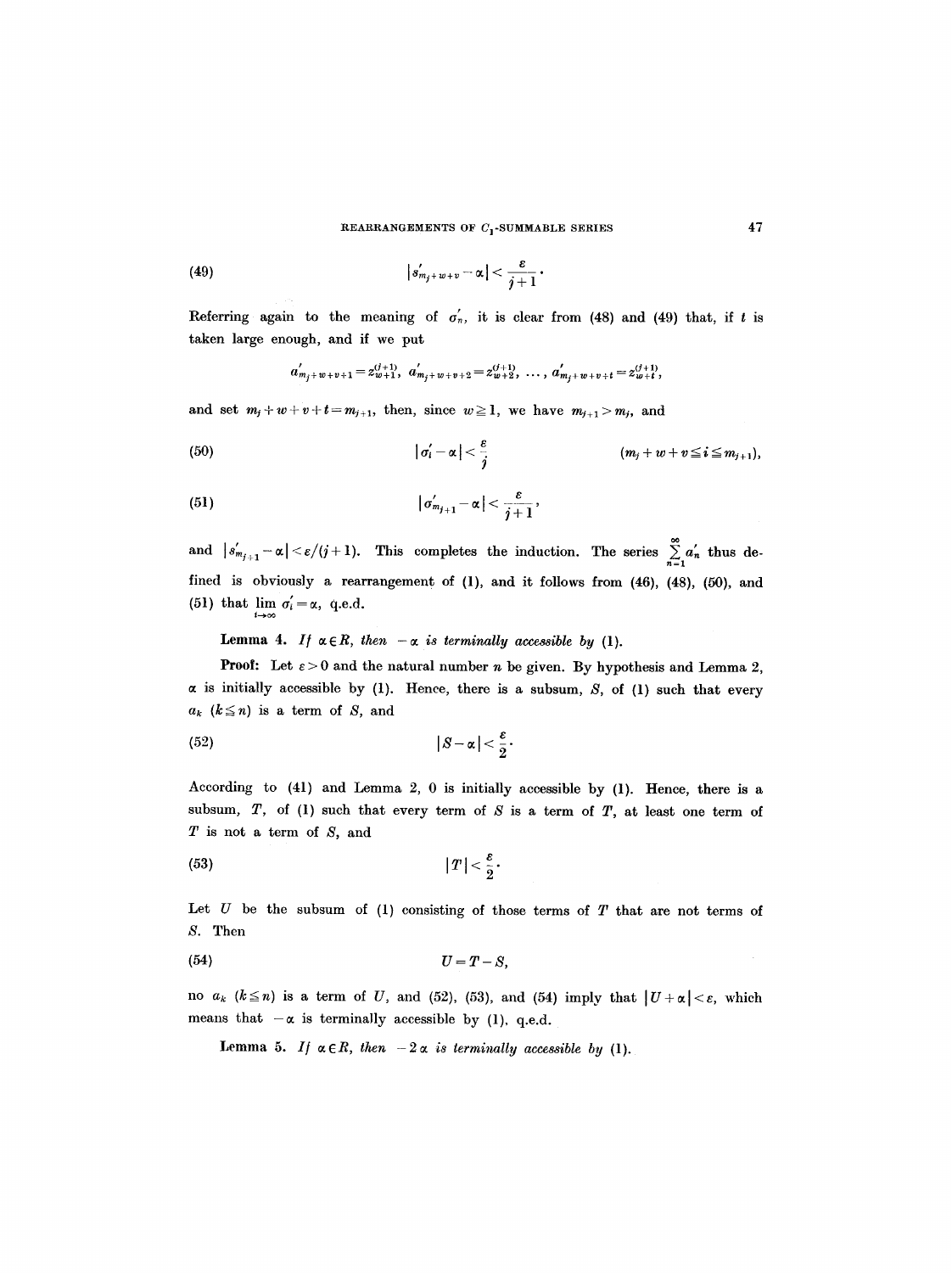**Proof:** Let  $\varepsilon > 0$  and the natural number *n* be given. According to Lemma 4, there exists a subsum, S, of (1) such that no  $a_k$  ( $k \leq n$ ) is a term of S, and

$$
(55) \t\t |S+\alpha| < \frac{\varepsilon}{2}.
$$

Let  $n'$  denote the largest index possessed in (1) by any term of  $S$ . Then there exists a subsum, T, of (1) such that no  $a_k$  ( $k \leq n'$ ) is a term of T, and

$$
|T+\alpha|<\frac{\varepsilon}{2}.
$$

Let  $U$  be the subsum of (1) consisting of the terms of  $S$  and the terms of  $T$ . Then

$$
(57) \tU=S+T,
$$

no  $a_k$  ( $k \le n$ ) is a term of U, and (55), (56), and (57) imply that  $|U+2\alpha| < \varepsilon$ , which means that  $-2\alpha$  is terminally accessible by (1), q.e.d.

**Lemma 6.** If  $\alpha \in R$ , then  $-\alpha$  is initially accessible by (1).

**Proof:** Let  $\varepsilon > 0$  and the natural number n be given. By hypothesis and Lemma 2, there exists a subsum, S, of (1) such that every  $a_k$  ( $k \leq n$ ) is a term of S, and

$$
|S-\alpha|<\frac{\varepsilon}{2}
$$

Let  $n'$  denote the largest index possessed in (1) by any term of  $S$ . By Lemma 5, there exists a subsum, T, of (1) such that no  $a_k$  ( $k \leq n'$ ) is a term of T, and

$$
(59) \t\t\t |T+2\alpha|<\frac{\varepsilon}{2}.
$$

Let  $U$  be the subsum of (1) consisting of the terms of  $S$  and the terms of  $T$ . Then (57) holds, every  $a_k$  ( $k \leq n$ ) is a term of U, and (58), (59), and (57) imply that  $|U+\alpha|<\varepsilon$ , which means that  $-\alpha$  is initially accessible by (1), q.e.d.

An immediate consequence of Lemma 6 and Lemma 3 is

Corollary 1. If  $\alpha \in R$ , then  $-\alpha \in R$ .

**Lemma 7.** *If*  $\beta \in R$  *and*  $\gamma \in R$ , *then*  $\beta + \gamma \in R$ .

**Proof:** According to Corollary 1,  $-\beta \in R$ , and hence, by Lemma 4,  $\beta$  is terminally accessible by (1). On account of Lemma 2,  $\gamma$  is initially accessible by (1). An argument analogous to that used in the proof of Lemma 6 now shows that  $\beta + \gamma$ is initially accessible by (1), and then Lemma 3 implies that  $\beta + \gamma \in R$ , q.e.d.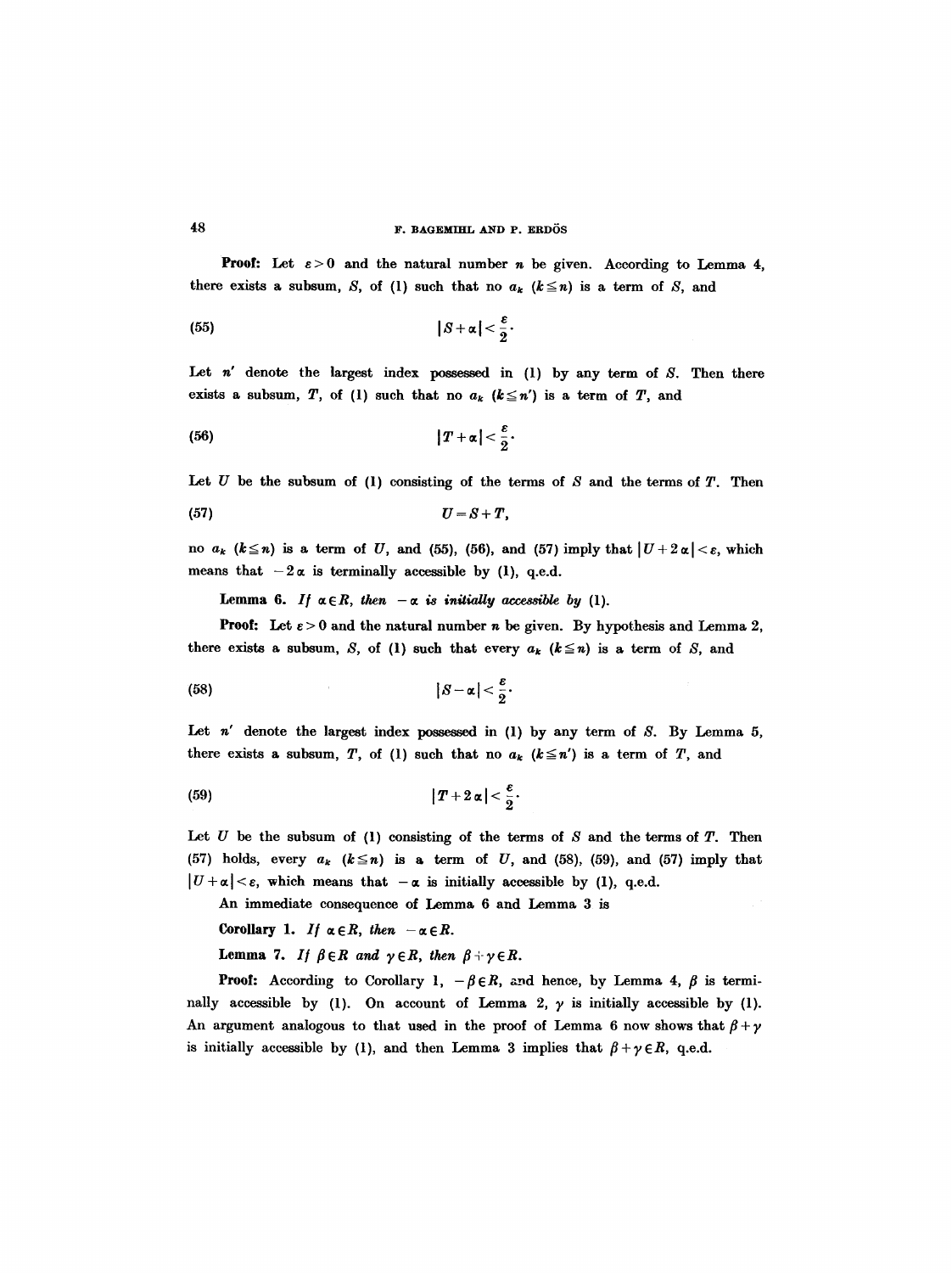**Corollary 2.** If  $\alpha \in R$ , then  $m \alpha \in R$  ( $m=0, \pm 1, \pm 2, ...$ ).

Lemma 8. *The set R is closed.* 

**Proof:** Let  $I$  be the set of numbers that are initially accessible by  $(1)$ . According to Lemmas 2 and 3,  $R = I$ . Suppose that  $\lambda$  is a limit point of I; we have to show that  $\lambda \in I$ . Let  $\varepsilon > 0$  and the natural number n be given. Then there exists a number  $\mu \in I$  such that

$$
|\mu-\lambda|<\frac{\varepsilon}{2}.
$$

There is a subsum, *S*, of (1) such that every  $a_k$  ( $k \leq n$ ) is a term of *S*, and

$$
(61) \t\t |S-\mu|<\frac{\varepsilon}{2}.
$$

From (60) and (61) it follows that  $|S - \lambda| < \varepsilon$ , and consequently  $\lambda \in I$ , q.e.d.

It is evident now from Corollary 2 and Lemma 8, that there are only three possibilities:

- (A)  $R = \{0\};$
- (B)  $R = \{m \alpha\}_{m=0, \pm 1, \pm 2, \ldots}$  for some  $\alpha = 0$ ;
- $(C)$  R is the set of real numbers.

We shall show, by means of examples, that each of these possibilities can actually be realized.

Example A. Let

$$
a_n = \begin{cases} 2^{2^k - k} & \text{if } n = 2^{2^k} \\ -2^{2^k - k} & \text{if } n = 2^{2^k} + 1 \\ 0 & \text{if } n \text{ is any other natural number.} \end{cases} \qquad (k = 1, 2, 3, ...)
$$

Since  $\overline{\lim} a_n \neq 0$ , (1) diverges.

Suppose that  $n\geq 4$ . Then there is a  $k\geq 1$  such that  $2^{2^k}\leq n< 2^{2^{k+1}}$ . We have

$$
\sigma_n = \frac{1}{n} \sum_{j=1}^k 2^{2^{j}-j} \leq \frac{1}{2^{2^k}} \cdot k \cdot 2^{2^{k}-k} = k \cdot 2^{-k},
$$

and hence  $\lim_{n\to\infty} \sigma_n = 0$ , so that (41) holds.

Let  $\sum_{n=1}^{\infty} a_n$  be a  $C_1$ -summable rearrangement of (1). Then there exists an infinite subsequence,  $\{n_i\}$ , of  $\{n\}$  such that

4 -- 543808. *Acta Mathematica.* 92. Imprimé le 29 décembre 1954.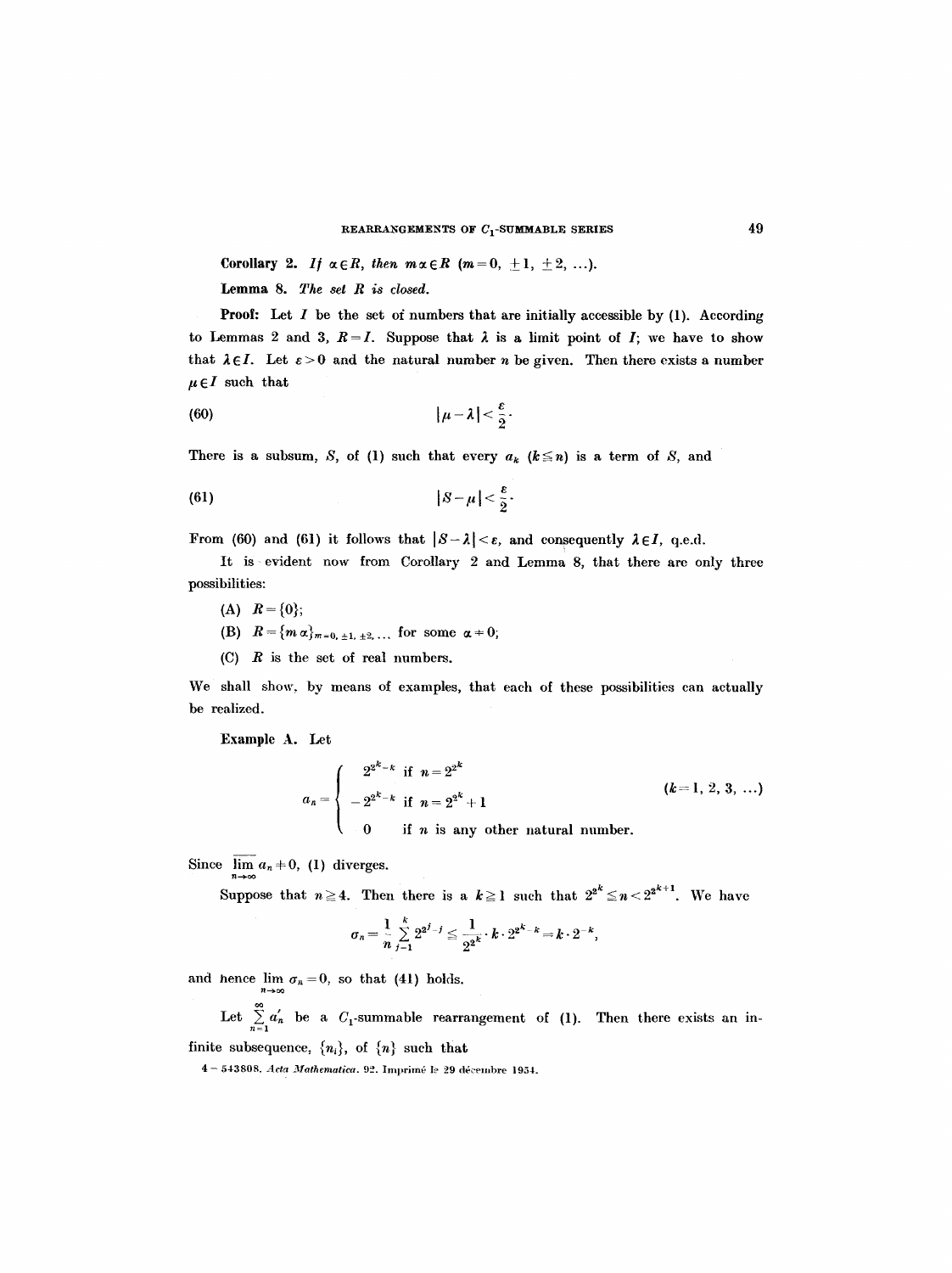(62) 
$$
a'_{j}=0 \qquad \qquad (n_{i} < j \leq 2 \ n_{i}; \ i=1, 2, 3, \ldots).
$$

For if this is not so, then, for every sufficiently large  $n$ , there is at least one  $j$ satisfying  $n < j \le 2n$  and  $a'_i \ne 0$ ; hence, for every sufficiently large k, there are at least  $2^k$  values of j satisfying  $2^{2^k} < j \leq 2^{2^{k+1}}$  and  $a'_j \neq 0$ . There are precisely  $2k+2$ values of *n* satisfying  $1 \le n \le 2^{2^{k+1}} + 1$  and  $a_n \ne 0$ . Consequently, for every sufficiently large k, since  $2^k > 2k+2$ , there is at least one  $m_k$  satisfying  $2^{2^k} < m_k \leq 2^{2^{k+1}}$  and  $|a'_{m_k}| \geq 2^{2^{k+2}-k-2}$ , which implies that

$$
\frac{|a'_{m_k}|}{m_k} \ge \frac{2^{2^{k+2}-k-2}}{2^{2^{k+1}}} = 2^{2^{k+1}-k-2},
$$

so that  $\lim_{k \to \infty} |a'_{m_k}|/m_k = \infty$ , contradicting the fact that  $\sum_{n=1}^{\infty} a'_n$  is  $C_1$ -summable (cf. (13)). An immediate consequence of (62) is that (40) holds.

Suppose that there are infinitely many values of *i* such that  $s'_{n_i} = 0$  (throughout the rest of this paragraph, let  $i$  represent only these values). Then, because of (62), we have also  $s'_{j}=0$   $(n_{i} < j \leq 2 n_{i})$ . Hence,

$$
\sigma' = \lim_{i \to \infty} \frac{s_1' + s_2' + \dots + s_{n_i}'}{n_i} = \lim_{i \to \infty} \frac{s_1' + s_2' + \dots + s_{n_i}' + 0}{2 n_i} = \frac{1}{2} \sigma'
$$

so that  $\sigma' = 0$ .

Suppose, however, that  $s'_{n_i} \neq 0$  for every sufficiently large value of i. Then there is a largest value of k, call it  $k_i$ , such that one of the terms  $a'_i$   $(1 \leq j \leq n_i)$  is either equal to  $2^{2^{k_{i}}-k_{i}}$  or to  $-2^{2^{k_{i}}-k_{i}}$ , but none of these terms is equal to  $-2^{2^{k_{i}}-k_{i}}$ ,  $2^{2^{k_{i}}-k_{i}}$ , respectively. Since  $\sum_{n=1} a'_n$  is a rearrangement of (1),  $\lim_{i\to\infty} k_i = \infty$ . Now

$$
|s'_{n_i}| \geq 2^{2^{k_{i}}-k_i} - \sum_{j=1}^{k_i-1} 2^{2^{j-j}} \geq 2^{2^{k_{i}}-k_i} - (k_i-1) 2^{2^{k_i-1}-k_i+1} = 2^{2^{k_i-1}-k_i+1} (2^{2^{k_i-1}-1}-k_i+1),
$$

which implies that  $\lim_{i\to\infty} |s'_{n_i}| = \infty$ . Assume that  $\sigma' = 0$ . Then, for every sufficiently large i,

(63) 
$$
|s'_{n_i}| > 2 | \sigma' |
$$
.

Because of (62), we have  $s'_{j} = s'_{n_{i}}$   $(n_{i} < j \leq 2 n_{i}; i = 1, 2, 3, ...).$  Hence,

$$
\sigma' = \lim_{i \to \infty} \frac{s_1' + s_2' + \dots + s_{n_i}'}{n_i} = \lim_{i \to \infty} \frac{s_1' + s_2' + \dots + s_{n_i}' + n_i s_{n_i}'}{2 n_i}
$$

$$
= \frac{1}{2} \sigma' + \frac{1}{2} \lim_{i \to \infty} s_{n_i}',
$$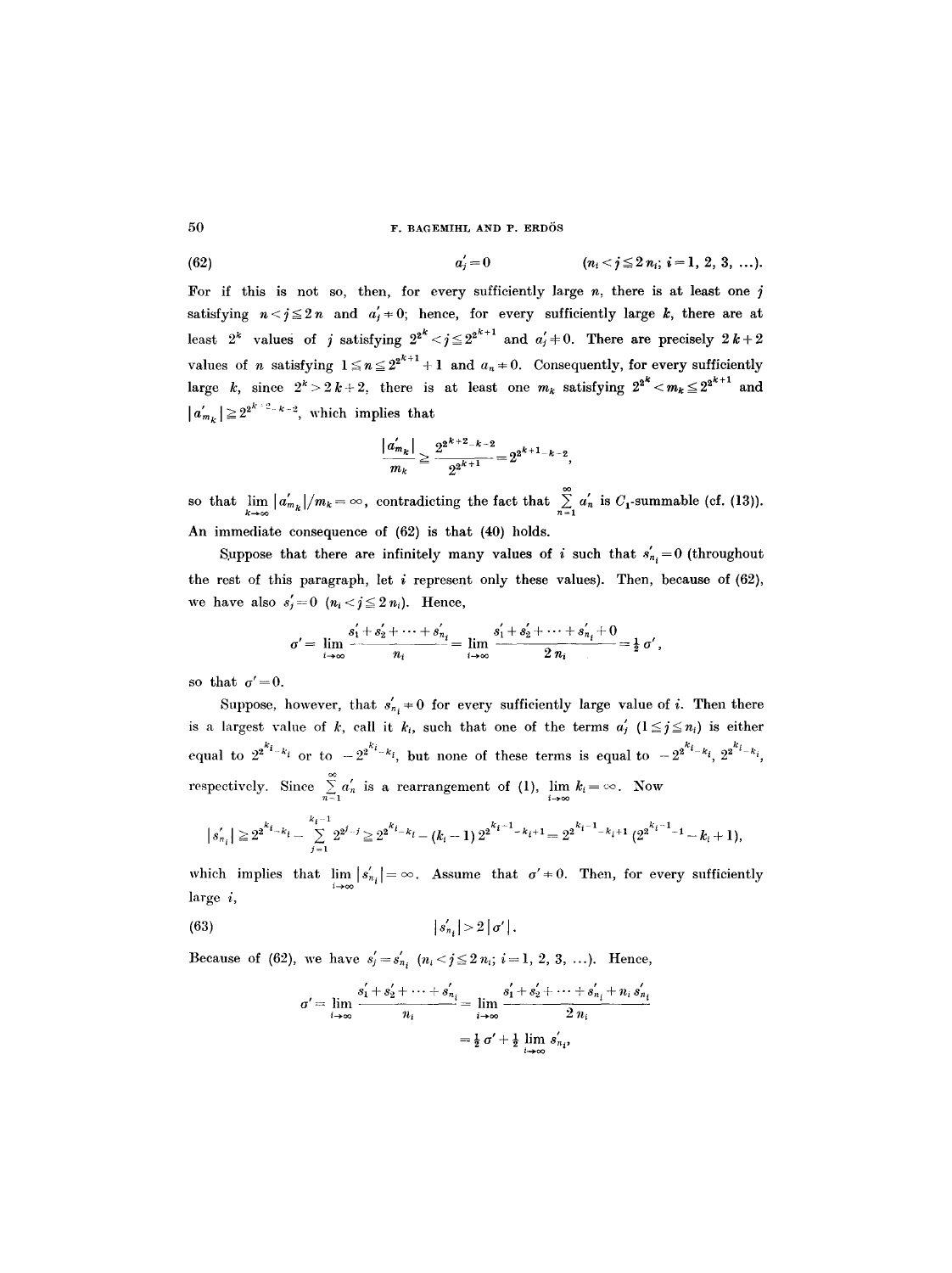and consequently

$$
\lim_{i\to\infty} s'_{n_i}=\sigma',
$$

which contradicts (63). Therefore we must have  $\sigma' = 0$ . Thus we see that  $R = \{0\}.$ 

Example B. Let

$$
a_n = \begin{cases} 2^{2^k - k} & \text{if } n = 2^{2^k} \\ -2^{2^k - k} - 1 & \text{if } n = 2^{2^k} + 1 \\ 1 & \text{if } n = 2^{2^k} + 2 \\ 0 & \text{if } n \text{ is any other natural number.} \end{cases} \qquad (k = 1, 2, 3, ...)
$$

Then it is obvious that (1) diverges.

Suppose that  $n \ge 4$ . Then there is a  $k \ge 1$  such that  $2^{2^k} \le n < 2^{2^{k+1}}$ . We have

$$
\sigma_n\leq \frac{1}{n}\sum_{j=1}^k 2^{2^j-j},
$$

and an argument analogous to one employed in connection with Example A now shows that  $\lim_{n \to \infty} \sigma_n = 0$ , so that (41) holds.  $n\!\to\!\infty$ 

Let  $\sum_{n=1}^{\infty} a'_n$  be a  $C_1$ -summable rearrangement of (1). Then there exists an infinite subsequence,  $\{n_i\}$ , of  $\{n\}$  such that

(64) either 
$$
a'_j = 0
$$
 or  $a'_j = 1$   $(n_i < j \le 16 n_i; i = 1, 2, 3, ...).$ 

The proof of this is analogous to the proof of the existence, for Example A, of the sequence  ${n_i}$  satisfying (62), and will therefore be omitted. A consequence of (64) is

(65) 
$$
s'_{n_i} \leq s'_{n_i+1} \leq \cdots \leq s'_{16 n_i} \qquad (i=1, 2, 3, \ldots).
$$

Suppose that for every sufficiently large i and for every k satisfying  $n_i \leq k \leq 8 n_i$ , there is at least one j satisfying  $k < j \leq 2k$  and  $a'_{j}=1$ . Let  $\sigma'$  be the  $C_{1}$ -sum of  $\sum_{n=1}^{\infty} a'_n$ . Then there are two possibilities: either  $s'_2$   $n_i > \sigma' - 1$  for every sufficiently large *i*, or else there is an infinite set, I', of natural numbers such that  $s'_{2n_i} \leq \sigma' - 1$  for every  $i \in I'$ . If the second alternative holds, then, in view of (65),

$$
s'_{n_i+1}+s'_{n_i+2}+\cdots+s'_{2\ n_i}\leq n_i(\sigma'-1)
$$

for every  $i \in I'$ , and hence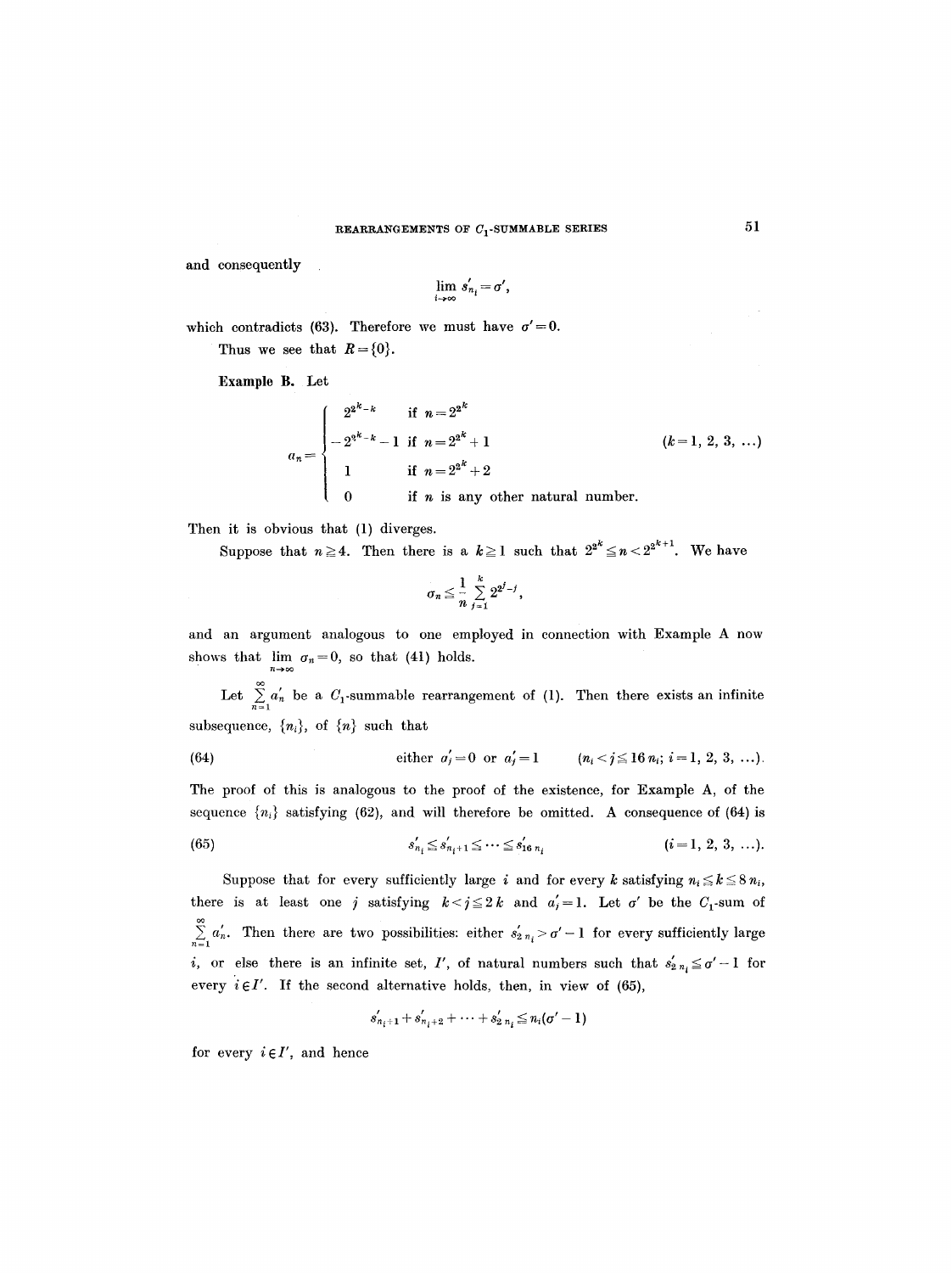$$
\sigma' = \lim_{\substack{i \to \infty \\ i \in I'}} \frac{s'_1 + \dots + s'_{n_i} + s'_{n_i+1} + \dots + s'_{2\,n_i}}{2\,n_i} \leq \sigma' - \frac{1}{2}\,,
$$

which is absurd. If the first alternative holds, then, according to the first sentence of this paragraph,  $s'_{4n_i} > \sigma'$  and  $s'_{8n_i} > \sigma' + 1$  for every sufficiently large i, so that, in view of (65),  $s'_{8\ n_i+1} + s'_{8\ n_i+2} + \cdots + s'_{16\ n_i} > 8\ n_i (\sigma' + 1)$ , and hence

$$
\sigma'=\lim_{i\to\infty}\frac{s_1'+\cdots+s_{8\,n_i}'+s_{8\,n_{i}+1}+\cdots+s_{16\,n_{i}}'}{16\,n_{i}}\geq \sigma'+\tfrac{1}{2},
$$

which is also absurd. The initial supposition in this paragraph must therefore be false. Consequently, there exists an infinite set, I", of natural numbers such that, for every  $i \in I''$ , there is an  $m_i$ , satisfying  $n_i \leq m_i \leq 8 n_i$ , for which

(66) 
$$
a'_j = 0
$$
  $(m_i < j \leq 2 m_i; i \in I'')$ 

An'immediate consequence of (66) is that (40) holds.

According to Lemma 1, there exists an infinite subsequence,  $\{n_i'\}$ , of  $\{n\}$  such that  $\lim_{i \to \infty} s'_{n_i} = \sigma'$ . Since  $s'_n$  is an integer for every *n*,  $\sigma'$  must also be an integer. This means that every number belonging to the rearrangement set of (1) is an integer.

Conversely, if  $\nu$  is an integer, then  $\nu \in R$ . We have already seen that  $0 \in R$ . Suppose, then, that  $\nu > 0$ . Let  $a'_n = 1$   $(1 \le n \le \nu)$  and  $a'_n = a_{n-\nu}$   $(n = \nu + 1, \nu + 2, \nu + 3, \ldots)$ . The series  $\sum_{n=1}^{\infty} a'_n$  thus defined is a rearrangement of (1), because infinitely many terms of (1) are equal to 1, and, according to the second sentence following (41), the  $C_1$ sum of this rearrangement is  $\nu$ . Similarly, if  $\nu < 0$ , the series obtained from (1) by simply deleting the terms  $a_n$   $(n=2^{2^k}+2, k=1, 2, ..., -\nu)$ , is a rearrangement of (1), and the  $C_1$ -sum of this rearrangement is  $\nu$ .

Thus we see that  $R$  is the set of integers.

Example C. Let

$$
a_n = \begin{cases}\n2^{2^{2k-1}-(2k-1)} & \text{if } n = 2^{2^{2k-1}} \\
-2^{2^{2k-1}-(2k-1)}-1 & \text{if } n = 2^{2^{2k-1}}+1 \\
1 & \text{if } n = 2^{2^{2k-1}}+2 \\
2^{2^{2k}-2k} & \text{if } n = 2^{2^{2k}} \\
-2^{2^{2k}-2k}-\sqrt{2} & \text{if } n = 2^{2^{2k}}+1 \\
\sqrt{2} & \text{if } n = 2^{2^{2k}}+2 \\
0 & \text{if } n \text{ is any other natural number.} \n\end{cases}
$$
\n(k=1, 2, 3, ...)